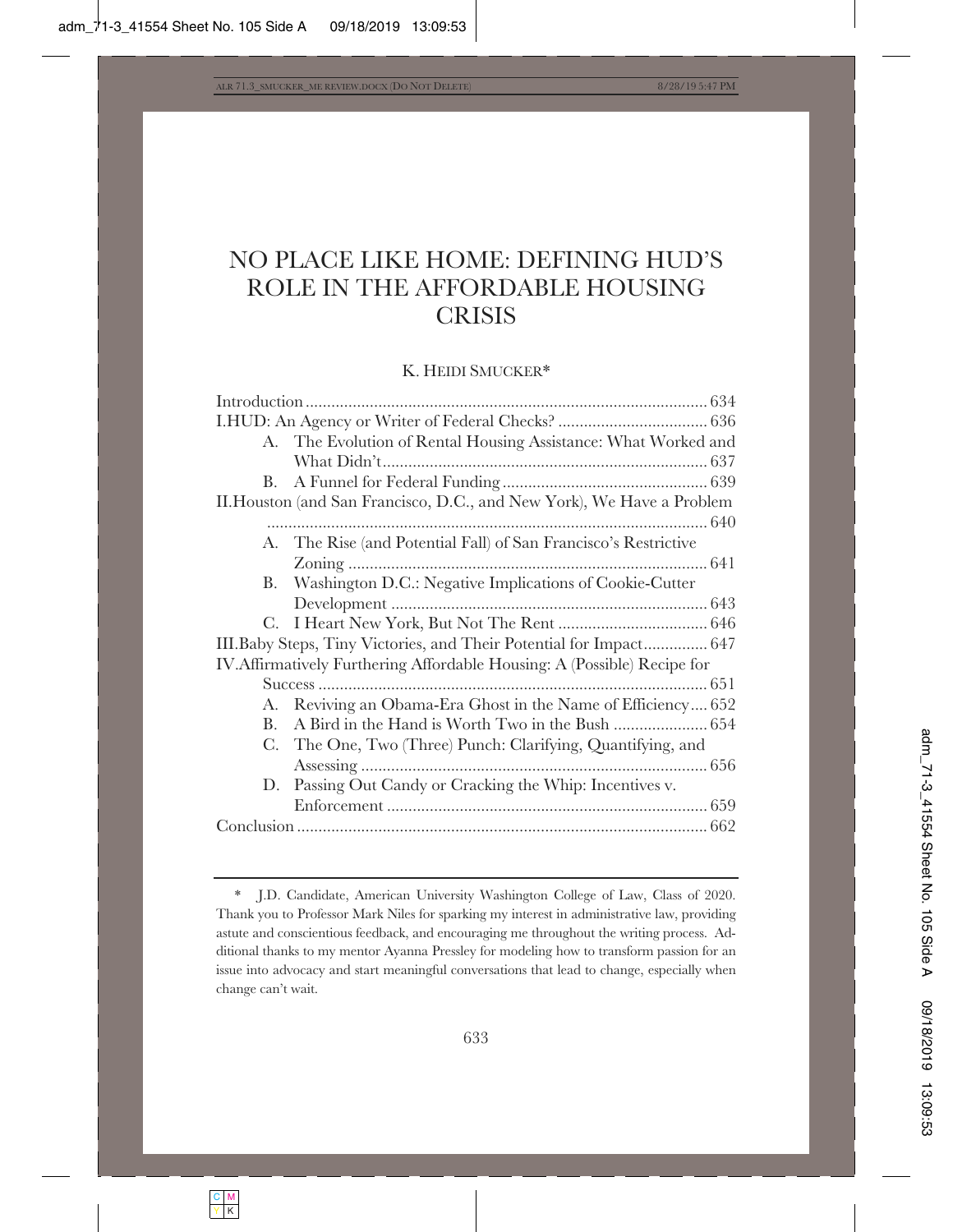# **INTRODUCTION**

What is affordable housing? The United States Department of Housing and Urban Development (HUD) defines it as housing that costs no more than thirty percent of a resident's income.<sup>1</sup> Today, the stark reality is that affordable housing, especially for low-income individuals, is increasingly rare and often times unattainable.2 As rent increases and wages remain stagnant, millions of low-income Americans now put upwards of seventy percent of their income toward keeping a roof over their heads.3

Historically, HUD has been the federal mechanism for crafting affordable housing policies and assembling them at the intersection of political, economic, and social avenues.4 The agency's earliest iteration sprang from a wave of legislation passed in the 1930s as part of Congress's legislative response to the Great Depression.<sup>5</sup> In 1934, Congress created the Federal Housing Administration to establish mortgage insurance programs and make homeownership affordable for a wider swath of Americans.<sup>6</sup> Three years later, the United States Housing Act of 1937 established a statutory structure for public housing under the newly formed United States Housing Authority.7 In 1965, Congress passed the Housing and Urban Development Act and consolidated these specialized agencies, among others, under one roof to establish HUD as a Cabinet-level agency.8

HUD's policy framework addresses five overarching issues: increasing opportunities for homeownership, creating access to affordable rental housing, contributing to the welfare of America's cities, ending and preventing housing discrimination, and providing housing assistance to homeless persons.9

2. Glenn Thrush, *As Affordable Housing Crisis Grows, HUD Sits on the Sidelines*, N.Y. TIMES (July 27, 2018), https://www.nytimes.com/2018/07/27/us/politics/hud-affordable-housing -crisis.html.

3. *Id.*

4. NAT'L LOW INCOME HOUS. COAL., A BRIEF OVERVIEW OF AFFORDABLE RENTAL HOUSING 5 (2017), https://nlihc.org/sites/default/files/AG-2017/2017AG\_Ch01-S03\_ History-Of-Affordable-Housing.pdf [hereinafter AFFORDABLE RENTAL HOUSING].

5. *Id.*

6. *The Federal Housing Administration (FHA)*, U.S. DEP'T OF HOUS.&URBAN DEV., https://www.hud.gov/program\_offices/housing/fhahistory (last visited July 20, 2019).

7. MAGGIE MCCARTY, LIBBY PERL& KATIE JONES, CONG. RESEARCH SERV., RL34591, OVERVIEW OF FEDERAL HOUSING ASSISTANCE PROGRAMS AND POLICY 1–2 (2014).

8. *Id.* at 4; AFFORDABLE RENTAL HOUSING, *supra* note 4, at 5; *see* Housing and Urban Development Act of 1965, Pub. L. No. 89–174, § 2, 79 Stat. 667–71 (1965).

9. LAWRENCE L. THOMPSON,AHISTORY OF HUD 2 (2006), https://monarchhousing.

<sup>1.</sup> *Resources, U.S. DEP'T OF HOUS. & URBAN DEV. OFFICE OF POLICY DEV. & RES.*, https://web.archive.org/web/20190502144359/https://www.huduser.gov/portal/glossary /glossary\_a.html (last visited July 20, 2019).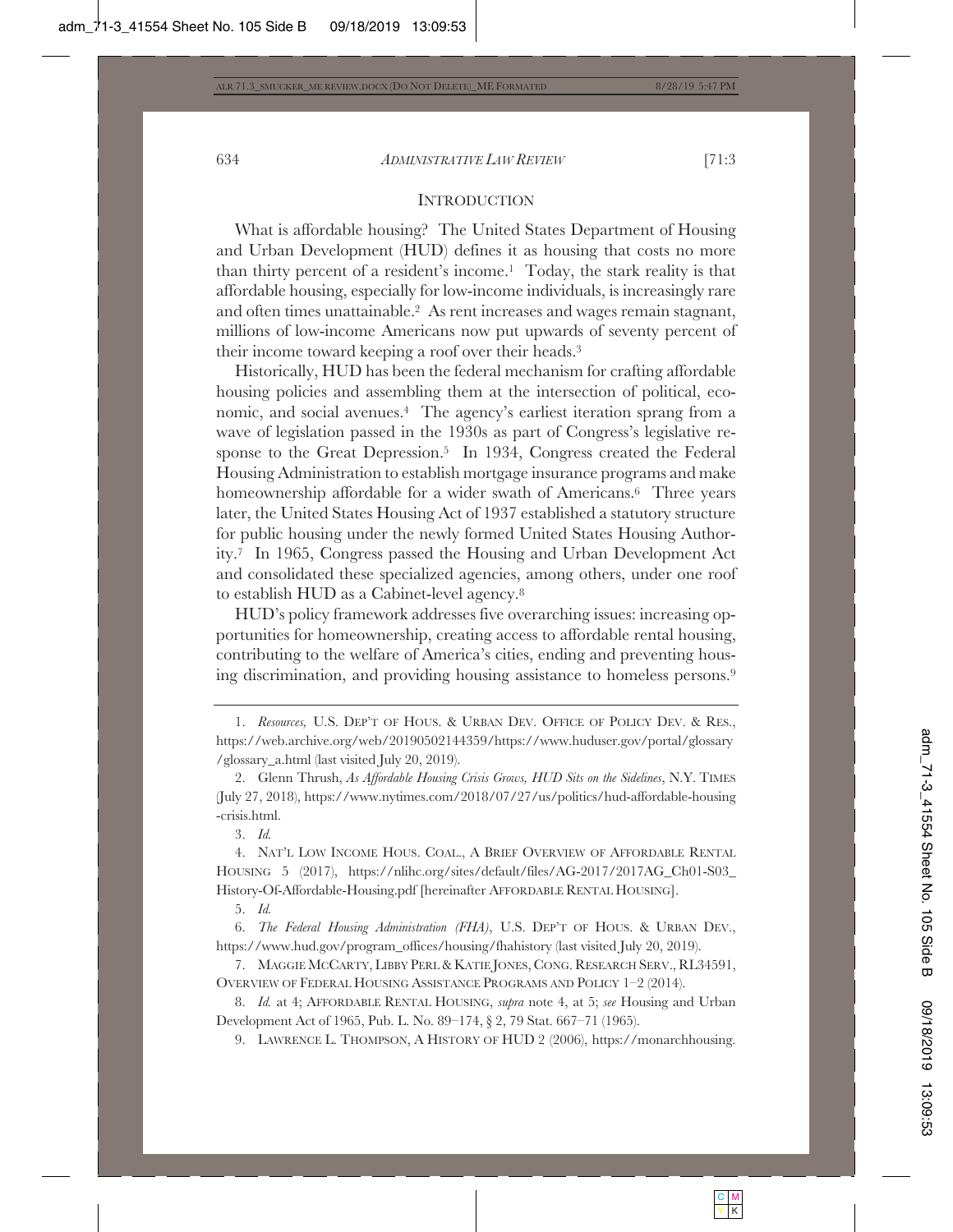Within this framework, HUD creates and sustains affordable housing through federal rental housing assistance programs10 and grants for state and local housing initiatives from programs including the Low Income Housing Tax Credit (LIHTC), Community Development Block Grant (CDBG), and HOME Investment Partnerships (HOME).11

 HUD's rental assistance and grant programs largely developed after the agency shifted its approach to governance and oversight in the mid-1970s and early 1980s.12 Although HUD was not yet a decade old, Congress passed the Housing and Community Development Act in 1974, signaling a strategic, operational change.13 This legislation jump-started a "devolution of authority" within HUD and the agency began carefully and purposefully advancing policies that largely gave state and local agencies autonomous control over affordable housing development.14

Following the shift, HUD's most profound contribution to affordable housing became maintaining a steady stream of federal funding; now when state and local governments received federal dollars for housing, the onus was on them to work out the details.15 In response, state and local governments established public housing authorities (PHAs) to create, effectuate, and manage housing policies.<sup>16</sup> Today, this basic structure remains mostly unchanged,

11. *See generally Community Development Block Grant Program—CDBG*, U.S. DEP'T OF HOUS. & URBAN DEV., https://www.hud.gov/program\_offices/comm\_planning/communitydevelo pment/programs (last visited July 20, 2019) (awarding flexible grants for development projects that address quality of life issues for low income residents); *Home Investment Partnerships Program*, U.S. DEP'T OF HOUS.&URBAN DEV., https://www.hud.gov/program\_offices/comm\_plan ning/affordablehousing/programs/home/ (last visited July 20, 2019) (funding state and local agency projects that increase affordable housing supply); *Low-Income Housing Tax Credits*, U.S. DEP'T OF HOUS. & URBAN DEV. OFFICE OF POLICY DEV. & RES., https://www.hud user.gov/portal/datasets/lihtc.html (last visited July 20, 2019) (incentivizing affordable housing projects through developer tax credits).

12. MCCARTY ET AL., *supra* note 7, at 29; *accord* AFFORDABLE RENTAL HOUSING, *supra* note 4, at 6.

13. AFFORDABLE RENTAL HOUSING, *supra* note 4, at 6.

14. *Id.*

15. THOMPSON, *supra* note 9, at 11.

16. *See* MCCARTY ET AL., *supra* note 7, at 7–8 (noting that the Quality Housing and Work Opportunity Reconciliation Act of 1998 further deregulated public housing authorities (PHAs) and provided increased spending flexibility within the United States Department of Housing and Urban Development (HUD)-PHA funding relationship). *See generally* U.S. DEP'T HOUS.&URBAN DEV., OFFICE OF PUB.&INDIAN HOUS., PUBLIC HOUSING AGENCY (PHA)

org/wp-content/uploads/2007/03/hud-history.pdf.

<sup>10.</sup> *See generally* MCCARTY ET AL., *supra* note 7, at 8–12 (describing the Section 8 voucher system, structure of authority for public housing projects, and nonprofit funding for elderly and disabled individual recipients).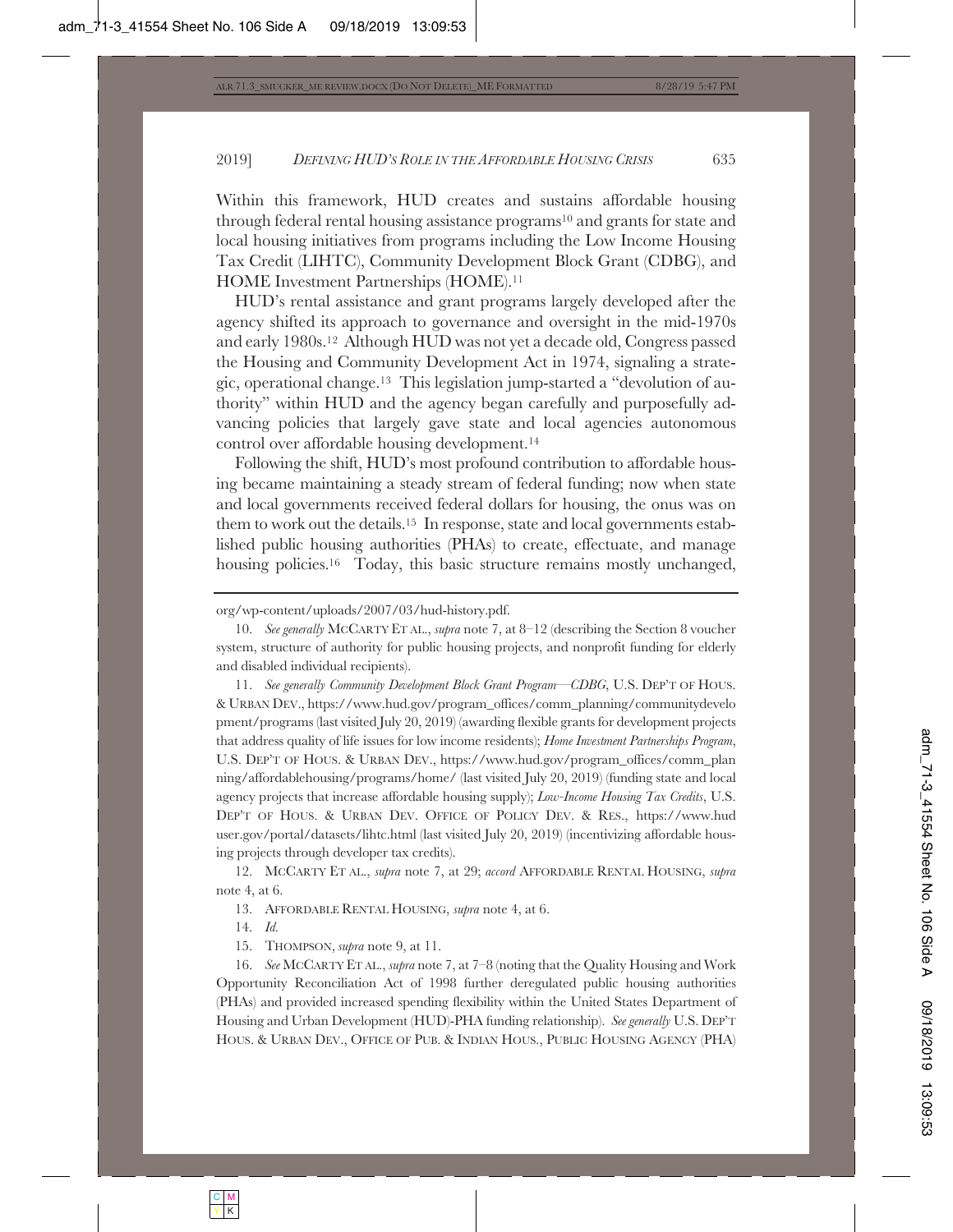although state and local agencies also approach affordable housing via hyperlocalized initiatives including public housing trusts, inclusionary zoning, and community land trusts (CLTs).17 However, despite efforts to utilize federal funding efficiently and supplement it through local dollars, the current structure is woefully outdated and incapable of replenishing or expanding affordable housing stock in a meaningful way to keep up with skyrocketing demand.<sup>18</sup>

This Comment explores how major cities are grappling with the current housing crisis and why current federal, state, and local policies are little more than a band-aid for a national, systemic issue. Furthermore, this Comment demonstrates how HUD can work within an established agency rule to reinvigorate state and local affordable housing initiatives through well-crafted, collaborative partnerships and meaningful oversight. Part I explains how HUD arrived at its contemporary role and breaks down the agency's present contributions to affordable housing. Part II describes what housing disparities and shortages look like across several major cities and how local policy failures contributed to their current housing issues. Part III examines what new and innovative approaches state and local agencies are adopting to increase local housing stock, with or without federal funding. Finally, Part IV encourages HUD to work within its current framework and use agency rulemaking power to better equip city and state agencies in addressing a national issue at the local level, thereby positioning the agency to be a driving force behind solutions for the country's affordable housing crisis.

# I. HUD: AN AGENCY OR WRITER OF FEDERAL CHECKS?

In 1965, HUD became a Cabinet-level agency,19 but just nine years later the agency changed course and moved away from its original strategy.20 The

18. *See* Bryce Covert, *The Deep, Uniquely American Roots of Our Affordable-Housing Crisis*, NATION (May 24, 2018), https://www.thenation.com/article/give-us-shelter/ (citing data showing there was a 300,000 surplus of affordable rental units in 1970, compared to today's seven-million-unit deficit in affordable rental homes for the country's poorest residents).

19. 42 U.S.C. §§ 3531–3537 (1970).

20. THOMPSON, *supra* note 9, at 11. President Ford rubber stamped the Housing and

PLAN DESK GUIDE (2001) (defining PHAs as local, regional, and state agencies receiving federal housing funds, regardless of what they are called locally).

<sup>17.</sup> MCCARTY ET AL., *supra* note 7, at 30; *see also* Claire Martin & Steve Raabe, *\$10M Revolving Loan Fund Launched to Boost Denver Affordable Housing*, DENVER POST (Apr. 26, 2016), https://www.denverpost.com/2015/02/06/10m-revolving-loan-fund-launched-to-boostdenver-affordable-housing/ (discussing Denver's successful housing trust fund); GROUNDED SOLUTIONS NETWORK, COMMUNITY LAND TRUSTS, https://groundedsolutions. org/strengthening-neighborhoods/community-land-trusts (last visited July 20, 2019) [hereinafter CLT FAQ] (providing an overview of what community land trusts (CLTs) are and why they benefit local communities and affordable housing).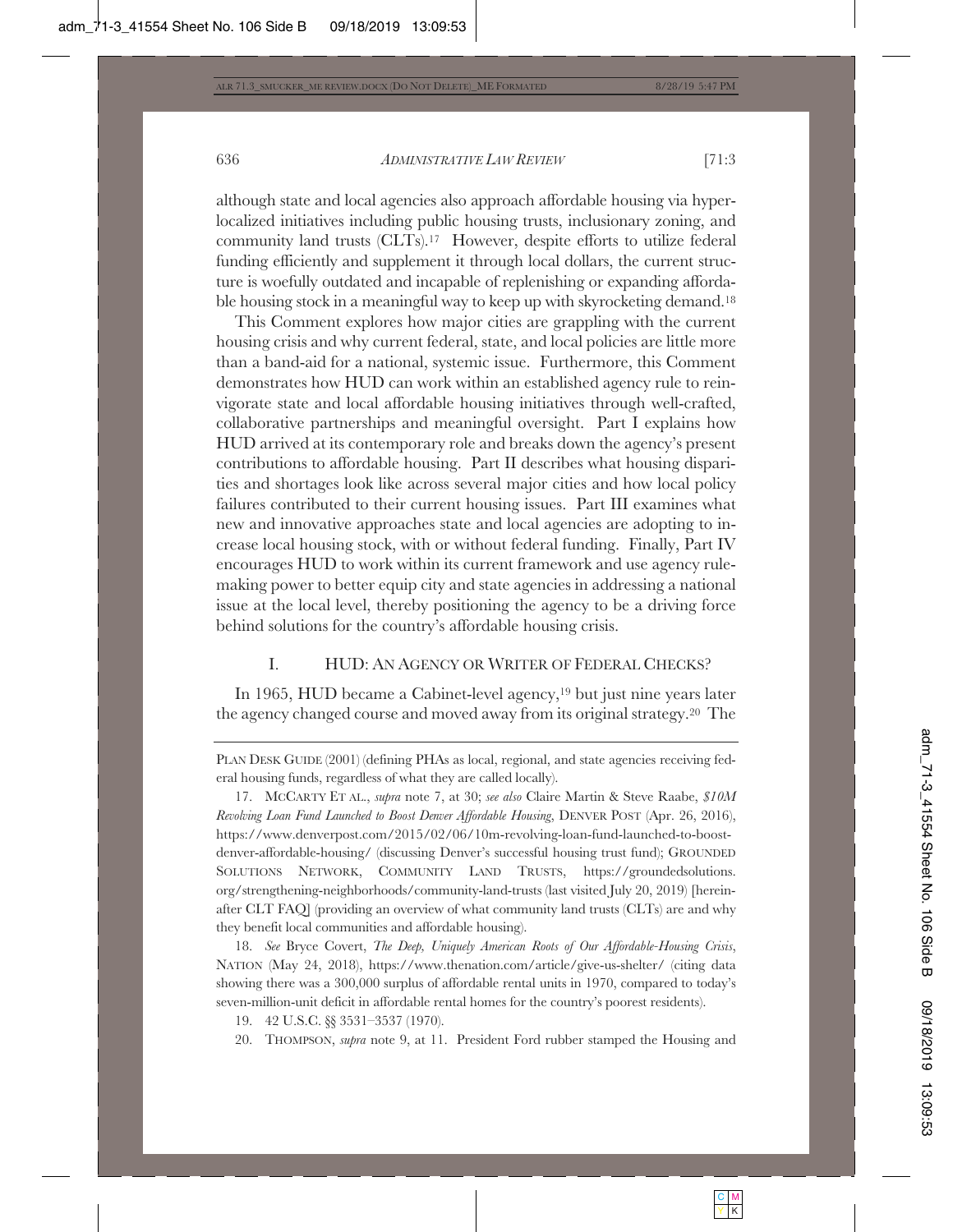agency characterized the shift as a rollback in subsidies for new public housing construction, replacing them with a "tenant-based" approach to rental housing and delegating decisionmaking authority to state and local governments.21 The fundamental change most significantly affected how HUD spent federal housing dollars; rather than the federal government undertaking physical housing projects, the new approach simply funneled money to state and local governments and let them take on and direct new projects.22

#### *A. The Evolution of Rental Housing Assistance: What Worked and What Didn't*

Perhaps the biggest legacy of the Housing and Community Development Act of 1974 was the creation of Section 8; this reform engulfed former rental assistance policies to create an overarching, comprehensive rental assistance program.23 At first, the program handed out payments to property owners of new or "substantially rehabilitated" rental units and in exchange, landlords rented these units to low-income families who paid income-based rents.24 When this model became unsustainable, due to the higher costs associated with new or renovated units, HUD pivoted and began reserving these contracts exclusively for existing properties.25 Notably, this new, tenant-based system handed off the responsibility of issuing Section 8 vouchers to state and local PHAs.26

Theoretically, the vouchers allowed recipients to live in any neighborhood they wanted, with one large caveat: landlords must be willing to accept the vouchers.27 This behest is the program's greatest detriment;28 although Section 8 vouchers come with a federally-backed guarantee to cover the market rent, landlords can refuse to accept them and often do.29 Today, the reality

Community Development Act of 1974 that altered HUD's fundamental framework.

21. *Id.*

22. *Id.* Additionally, focus shifted from creating new units to house low-income individuals to ensuring this vulnerable population gained housing through rent-assistance programs. *Id.*

23. 42 U.S.C. § 5301 (2012).

24. MCCARTY ET AL., *supra* note 7, at 5.

25. *Id.*

26. *Id.* at 5–6.

27. *Id.* at 6.

28. *See* Tanvi Misra, *When Housing Assistance Fails*, CITYLAB (May 11, 2017), https://www.citylab.com/equity/2017/05/when-housing-assistance-fails/526020/ (reporting that "Section 8" has become a negative slur).

29. *See id.* (discussing how landlords in "high-opportunity areas" often refuse to accept tenants using vouchers because they are seen as a risk); *accord* AUSTIN TENANTS' COUNCIL, VOUCHER HOLDERS NEED NOT APPLY: AN AUDIT REPORT ON THE REFUSAL OF HOUSING CHOICE VOUCHERS BY LANDLORDS IN THE AUSTIN MSA 3 (2012) (emphasizing that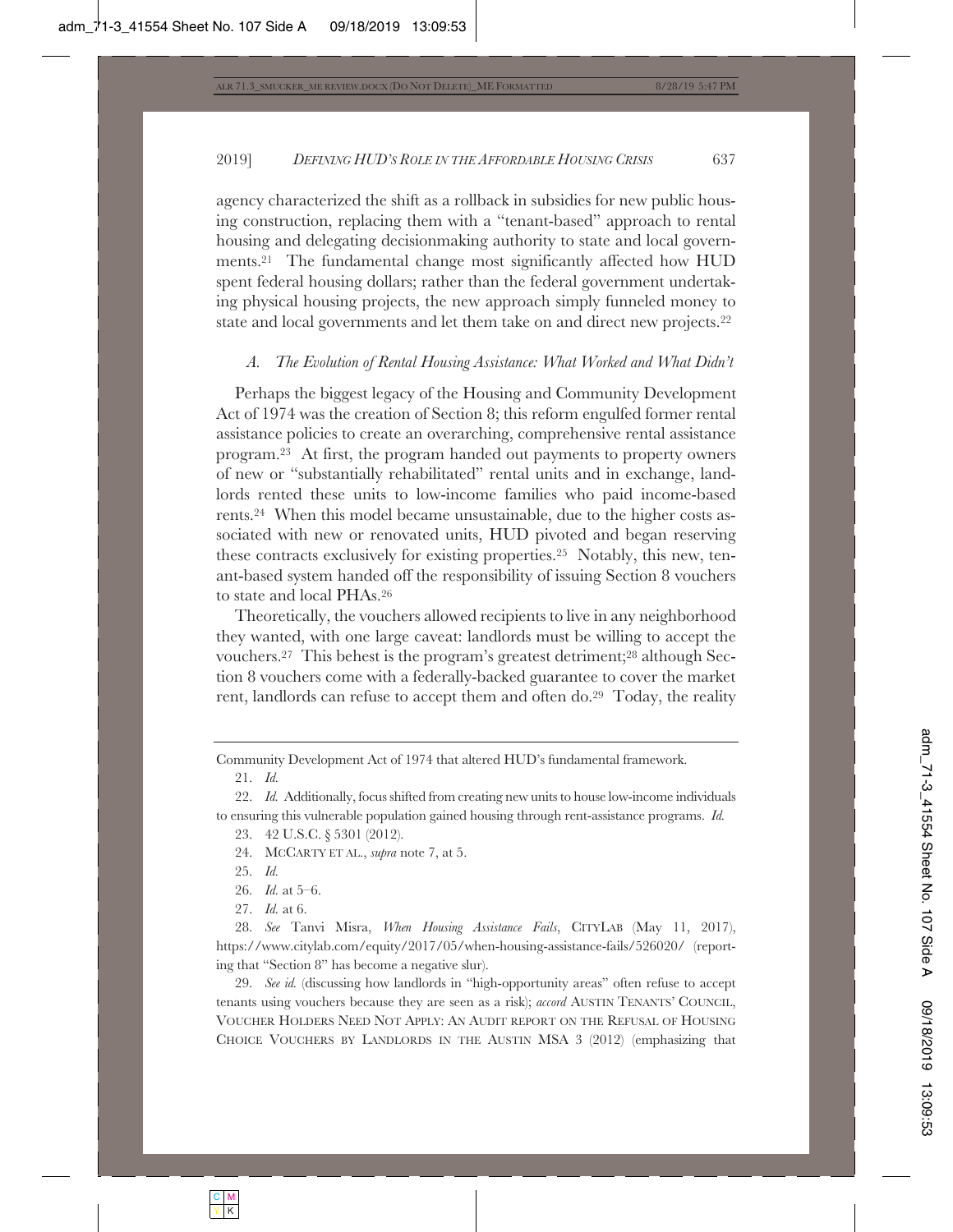is that Section 8 is a dirty word, both to landlords and neighborhood residents.30 Moreover, the system cannot keep up with increasing demand and amounts to the equivalent of a lottery system, with people languishing for years on waitlists.31

Even when landlords or developers want to accept vouchers, communities can rally together to oppose any potential new neighbors and development projects.32 The LIHTC program provides developers with incentives to set aside affordable units within their newly constructed properties and focuses on adding affordable units to make communities socioeconomically diverse.33 Yet across the country, residents in affluent and middle class neighborhoods, sometimes in conjunction with their local governments, have vehemently fought against developers intending to utilize the credit, sometimes with ugly results.<sup>34</sup>

31. *See* NAT'L LOW INCOME HOUS. COAL., HOUSING SPOTLIGHT: THE LONG WAIT FOR A HOME 3 (2016) (reporting that in 2016 the national median wait time on a Section 8 waitlist was one and a half years, 25% of Section 8 waitlists had a wait time over three years, and 53% of waitlists were closed to new applicants); *see also* Laura Sullivan & Meg Anderson, *Section 8 Vouchers Help the Poor — But Only if Housing is Available,* NAT'L PUB. RADIO (May 10, 2017), https://www.npr.org/2017/05/10/527660512/section-8-vouchers-help-the-poor-but-onlyif-housing-is-available (citing an example of a single mother who was on the waitlist for six years before receiving a voucher); Alexander Walter, *A Look at the Alarmingly Long Wait Times for Section 8 Housing in U.S. Cities*, ARCHITECT NEWS (Jan. 4, 2018), https://archinect.com/ news/article/150043421/a-look-at-the-alarmingly-long-wait-times-for-section-8-housing-inu-s-cities (reporting that in 2018 the national average wait time for Section 8 vouchers now exceeds two years and in some cities there is a lottery system for applicants to even apply for a spot on a waitlist). *See generally* U.S. DEP'T OF HOUS.&URBAN DEV., WAITING IN VAIN ii– iv (1999) (providing an overview on the growing crisis between supply and demand in rental housing assistance at the end of the millennium).

32. *See* Sullivan, *supra* note 31 (quoting a resident that opposed a development project in her neighborhood with units reserved for voucher recipients as stating "the lifestyle that goes with Section 8 is usually working, single moms or people who are struggling to keep their heads above water[;] [i]t's just not people who are the same class as us").

33. MCCARTY ET AL., *supra* note 7, at 15.

34. *See* Sullivan*, supra* note 31 (describing a heated public forum where more than 250 residents rallied against a developer who wanted to reserve thirteen units in her apartment building for tenants using Section 8 vouchers); *cf.* Melkorka Licea, *'Poor Door' Tenants of Luxury Apartment Tower Reveal the Financial Apartheid Within*, N.Y. POST (Jan. 17, 2016), https://nypost.com/2016/01/17/poor-door-tenants-reveal-luxury-towers-financial-apartheid/ (describing how a luxury apartment building in Manhattan built a separate entrance and forced tenants

landlords' "refusal to accept [subsidies] drastically reduces the effectiveness of the program").

<sup>30.</sup> Emily Badger, *How Section 8 Became a 'Racial Slur'*, WASH. POST (June 15, 2015), https://www.washingtonpost.com/news/wonk/wp/2015/06/15/how-section-8-became-aracial-slur/?utm\_term=.58e349697254.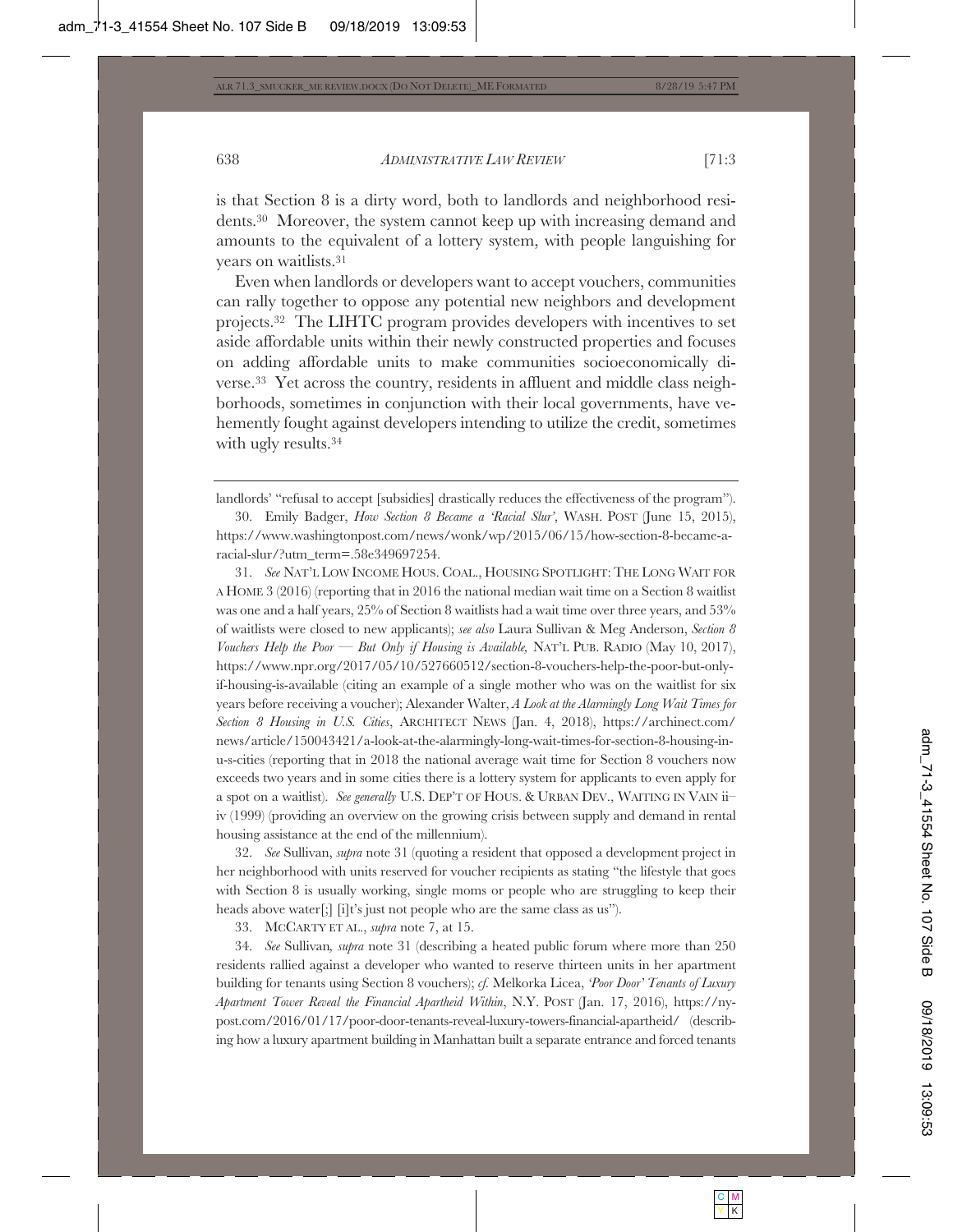Likewise, low-rent public housing projects developed by PHAs with federal funding face public scorn; state and local governments have not maintained these housing projects and more affluent residents often view them as blight on the neighborhood.35 PHAs receive federal funding to cover the gap between what residents pay toward rent and what it takes to operate the buildings.36 Currently, public housing is the second largest direct housing assistance program, after Section 8 housing vouchers.37 However, the number of remaining public housing units is steadily declining as PHAs can gain HUD's approval to simply demolish their projects, without any requirements that the number of eliminated units be made up elsewhere in the jurisdiction.<sup>38</sup>

# *B. A Funnel for Federal Funding*

The second legacy of the 1974 Act was the CDBG program.39 This approach created a funnel for federal dollars between HUD and state and local governments, with just a few stipulations built into the plan.40 The program apportions seventy percent of the program's total funding to "entitlement communities," with the remaining thirty percent pieced out to states to use in non-entitlement communities.41 Grantees must put a minimum of seventy percent of the money toward initiatives and projects meant to benefit lowand moderate-income households.42

In 2017, President Donald Trump drew fire from both sides of the aisle when he proposed ending CDBG.<sup>43</sup> Although the program remains popular

35. 42 U.S.C. § 5301 (2012); J. David Goodman, *After Years of Disinvestment, City Public Housing Is Poised to Get U.S. Oversight*, N.Y. TIMES (June 1, 2018), https://www.ny times.com/2018/06/01/nyregion/after-years-of-disinvestment-us-to-take-oversight-role-incity-public-housing.html.

36. MCCARTY ET AL., *supra* note 7, at 10. An allocation process considers needs relating to management, capital projects, and daily operations when calculating and awarding funding.

37. *Id.*

38. *Id.*

39. *See generally Community Development Block Grant Entitlement Program*, HUD EXCHANGE, https://www.hudexchange.info/programs/cdbg-entitlement/ (last visited July 20, 2019) (providing background on the program).

40. *Id.*

41. *See* MCCARTY, *supra* note 7, at 16 (defining entitlement communities as central cities within metropolitan areas, cities with populations exceeding fifty thousand, and urban counties).

42. *Id.*

43. Jeff Andrews, *Trump Budget Proposal Would Decimate HUD Funding*, CURBED (Feb. 12, 2018), https://www.curbed.com/2018/2/12/17003900/trump-budget-proposal-hud-lowincome-housing.

who were chosen to live in the building's allocated affordable units to use that door, instead of the actual entrance).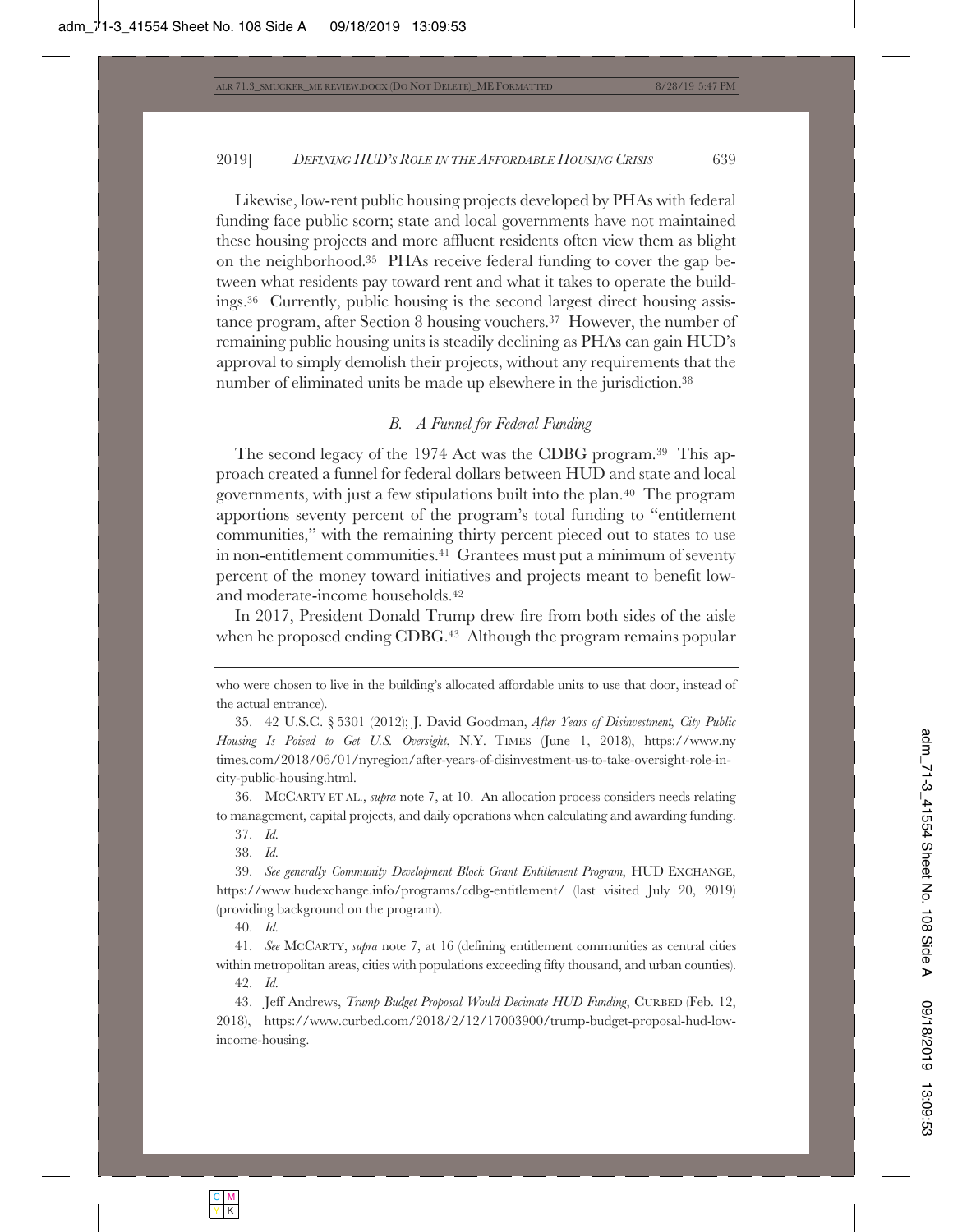and is routinely credited as one of HUD's enduring success stories, it is based on remarkably outdated metrics and formulas that date back to the 1970s.44 This system protects the status quo, allowing a continuous flow of federal dollars into communities that is not necessarily based on need or directly rewarding the creation of new affordable housing and related programs.45

In addition to CDBG, HOME is another valve that state and local governments can tap into for HUD dollars. There are four options for utilizing HOME funding: homebuyer assistance, rehabilitation for owner-occupied housing, development and renovation of rental housing, and supplementing tenant-based rental assistance.46 HOME is meant to support healthier communities through a more holistic approach that gives local governments a wide breadth of deference when utilizing the funds.<sup>47</sup>

However, as the nation's affordable housing stock rapidly shrinks, HUD's hands-off, open-wallet approach through these programs is no longer viable. Cities and states are left to handle housing on their own, and their solutions are largely unsuccessful.48 A seven-million-unit deficit exists for rental homes that are affordable to the lowest-income bracket in this country, over half a million Americans are homeless on any given night, and almost half of renters nationwide spend more than thirty percent of their income on housing costs.49 The time has come for HUD step up to the plate.

# II. HOUSTON (AND SAN FRANCISCO, D.C., AND NEW YORK), WE HAVE A PROBLEM

Framing affordable housing as an urgent, national policy issue is new; for decades, problems with affordability and housing stock remained a "purely local matter"<sup>50</sup> but recent studies paint a different picture.<sup>51</sup> Issues involving

- 46. MCCARTY ET AL., *supra* note 7, at 17.
- 47. *See* THOMPSON, *supra* note 9, at 17.
- 48. *See supra* Part I.

51. *See, e.g.*, *Renters and Homeowners in Non-Metro Areas are Increasingly Cost-Burdened*,

<sup>44.</sup> Lorraine Woellert, *The Federal Program That Can't Be Killed—or Fixed*, POLITICO (July 8, 2017), https://www.politico.com/interactives/2017/hud-community-development-blockgrants-cant-be-killed-or-fixed/; *accord* BRETT THEODOS ET AL., TAKING STOCK OF THE COMMUNITY DEVELOPMENT BLOCK GRANT 6 (Apr. 2017) (stating that the different formulas' ability to accurately allocate funding to real pockets of need has diminished due to a continued reliance on variables such as pre-1940 housing stock numbers).

<sup>45.</sup> THEODOS, *supra* note 44, at 6.

<sup>49.</sup> Bryce Covert, *The Deep, Uniquely American Roots of our Affordable-Housing Crisis*, NATION (May 24, 2018), https://thenationcom/article/give-us-shelter/.

<sup>50.</sup> Teresa Wiltz, *Once Seen as a Local Issue, Affordable Housing is Becoming a State Focus*, TRIBUNE NEWS SERV. (Oct. 16, 2018), https://www.governing.com/topics/urban/sl-afford able-housing-state-legislation.html.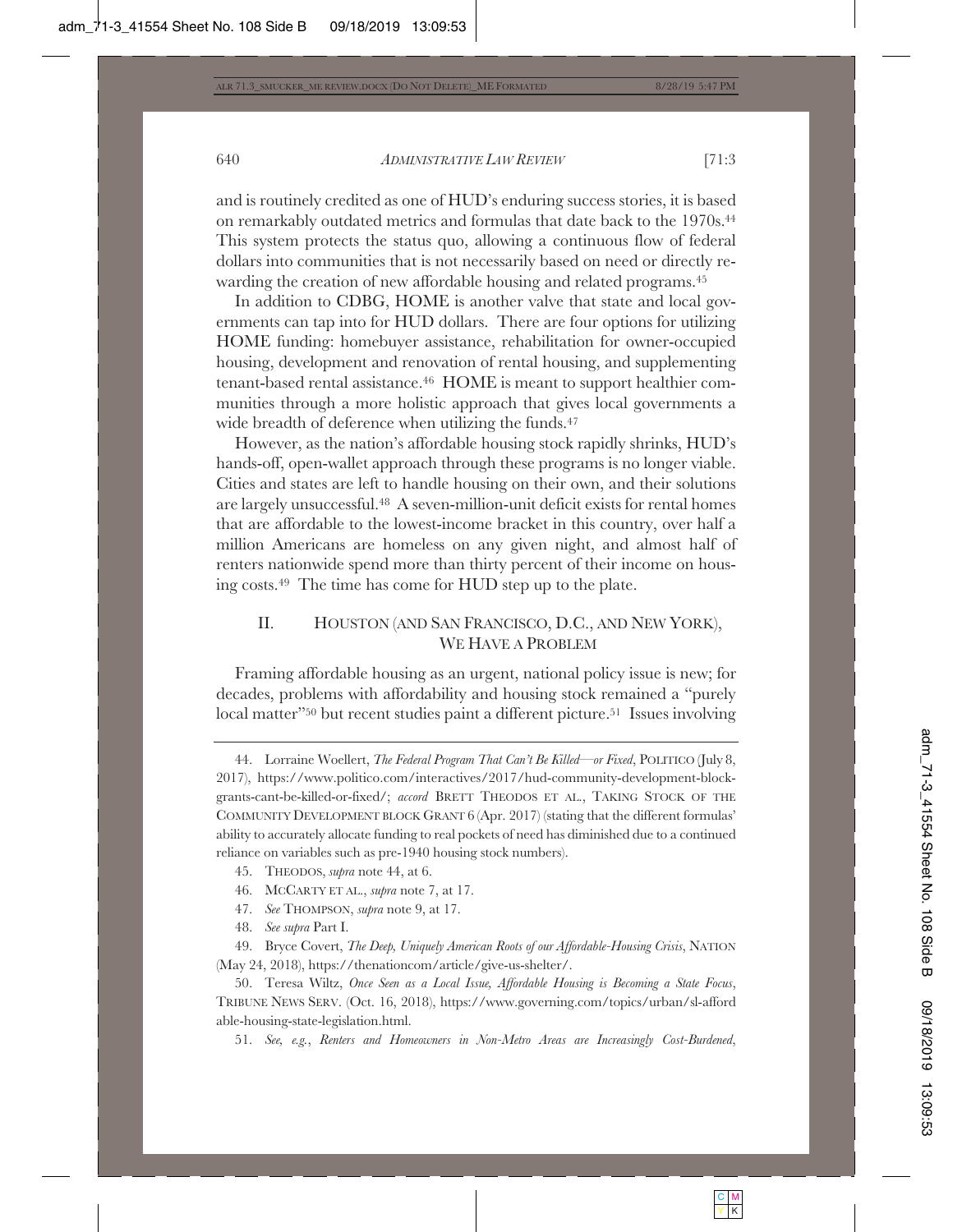pressurized housing markets and diminished affordable housing now affect all types of communities across the country, including smaller cities like Boise, Idaho and Jacksonville, Florida.<sup>52</sup> Cities, suburbs, and rural areas are now in a similar situation; today, not a single state has enough affordable rental stock to accommodate its population of extremely low-income renters.53 While the housing crisis now affects every state in some way, large cities are the poster child for foundational affordable housing issues like restrictive zoning, unvaried housing stock, and housing shortages.

#### *A. The Rise (and Potential Fall) of San Francisco's Restrictive Zoning*

San Francisco is arguably at the epicenter of America's ongoing debate over affordable housing and why demand continues to rapidly outpace supply.54 While the Silicon Valley tech boom often takes the lion's share of blame for the Bay Area's housing crisis, this characterization is not entirely accurate.55 When looking beyond this first layer, the problem is rooted in San Francisco's rigid and archaic zoning.56

HARVARD U. JOINT CTR. FOR HOUSING STUD. (Aug. 2016), http://harvard-cga.maps. arcgis.com/apps/StorytellingSwipe/index.html?appid=51335f0233e14c3cb35312e9160f82 ec; *Nearly Half of American Renters are Cost-Burdened*, HARVARD U. JOINT CTR. FOR HOUSING STUD. (Dec. 2017), http://harvard-cga.maps.arcgis.com/apps/MapSeries/index.html?appid =ea1929b8f2bf482dadad173a3f62c27e.

52. *See, e.g.*, Michael Hobbes, *America's Housing Crisis Is Spreading to Smaller Cities*, HUFF POST (May 5, 2018), https://www.huffingtonpost.com/entry/housing-crisis-small-citiesboise\_us\_5ae878f7e4b055fd7fcfcee0 (detailing that in 2016 Boise became the "seventh most unequal city in America," rising from 79th place just five years prior); *see also id.*(asserting that renting a two-bedroom unit in Jacksonville requires low-income individuals to earn eight dollars more than the state mandated minimum wage).

53. NAT'L LOW INCOME HOUS. COAL., *The Gap: A Shortage of Affordable Rental Homes*, NLIHC.ORG (Mar. 2018), http://nlihc.org/gap.

54. *See* Timothy B. Lee, *Bad Housing Laws Have Turned San Francisco's Tech Boom Into a Crisis for Oakland*, VOX (Apr. 23, 2016), https://www.vox.com/2016/4/23/11490758/oaklandhousing-crisis (demonstrating that discussions over the rising housing costs in Silicon Valley, and then San Francisco, began over a decade ago); s*ee also* Kriston Capps, *Blame Zoning, Not Tech, for San Francisco's Housing Crisis*, CITYLAB (Mar. 11, 2016), https://www.citylab.com/ equity/2016/03/are-wealthy-neighborhoods-to-blame-for-gentrification-of-poorer-ones /473349/ (describing that "the lack of adequate housing supply is the consensus culprit in the housing crisis sweeping the country [and the] lack of new housing is tearing San Francisco apart in particular").

55. Capps, *supra* note 54 (stating the "tech monster" is just a boogeyman and pointing to lack of housing as the real problem).

56. *Id.* (suggesting to take away land-use decisions from neighborhoods and instead give that power to the cities).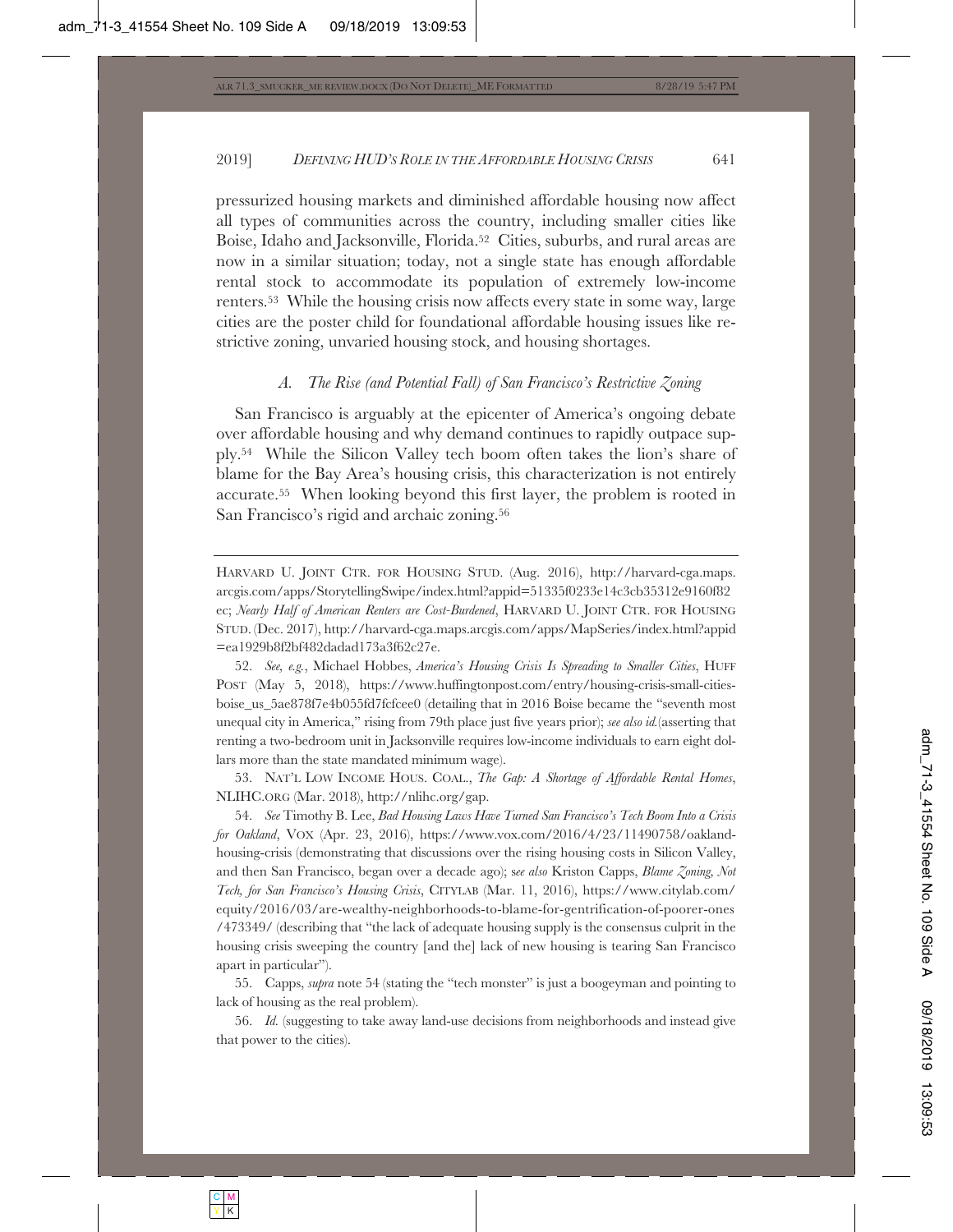More than half of the city's privately-owned land falls in residential zoning districts that have one- or two-unit limits.<sup>57</sup> Further zoning frustrations include minimum parking requirements and height limits.<sup>58</sup> Together, these zoning regulations vastly restricted new, large-scale development and ushered in record-breaking median housing prices for both renters and potential homebuyers.<sup>59</sup> City residents agree that continually climbing rental and home-buying prices have resulted in a negative net impact on the city; however, residents disagree sharply on how to remedy the problem.60 However, while San Francisco's zoning is development adverse, the city is taking some meaningful steps toward kick starting affordable housing efforts. The city partnered with HUD's Rental Assistance Demonstration (RAD) program<sup>61</sup> and turned over control of the city's entire public housing stock to private

58. *See* Harrison Hohman, *The Not-So-Radical Case for De-Zoning San Francisco*, STAN. DAILY (Oct. 2, 2018), https://www.stanforddaily.com/2018/10/02/me-asl-the-not-so-radical-casefor-de-zoning-san-francisco/ (citing a height restriction of forty feet for most buildings in San Francisco and limitations on where new buildings can cast a shadow); *accord* CITY AND CTY. OF SAN FRANCISCO, ZONING MAP – HEIGHT/BULK DISTRICTS (2018).

59. *See* Leanna Garfield, *The San Francisco Bay Area's Housing Crisis is So Out of Control, a Median-priced Home Costs \$820,000 – Here are 5 Ways to Help Fix the Problem*, BUS. INSIDER (Jun. 6, 2018), https://www.businessinsider.com/san-francisco-affordable-housing-solutions-2018-6; *see also* Hunter Oatman-Stanford, *Demolishing the California Dream: How San Francisco Created Its Own Housing Crisis*, COLLECTORSWKLY. (Sept. 21, 2018), https://www.collectorsweekly.com/ articles/demolishing-the-california-dream/ (describing how "local control" exerted by wealthy San Francisco residents has made new development in many city neighborhoods exceedingly difficult).

60. *See* Roderick M. Hills Jr., *Why Do So Many Affordable-Housing Advocates Reject the Law of Supply and Demand?*, WASH. POST (Sept. 18, 2018), https://www.washingtonpost.com/out look/2018/09/18/why-do-so-many-affordable-housing-advocates-reject-law-supply-demand /?utm\_term=.8ed5d4e30597 (describing the fight between the "Not In My Back Yard" (NIMBY) and "Yes In My Back Yard" (YIMBY) movements; NIMBYism is characterized by homeowners who reject all new development in their neighborhoods, while the YIMBY movement pushes for flexible zoning and supports increasing housing stock through any means).

61. *About RAD Public Housing*, U.S. DEP'T OF HOUS.&URBAN DEV., https://www.hud.gov/RAD/program-details (last visited July 20, 2019) (describing the process by which state and local governments hand over control of troubled public housing projects to private companies, which converts a property's basis of federal assistance from direct HUD funding to Section 8 vouchers).

<sup>57.</sup> S.F. PLANNING DEP'T, ZONING & COMPLIANCE DIV., SAN FRANCISCO ZONING MAP (2018), https://sfplanning.org/sites/default/files/resources/2019-02/zoning\_use\_districts. pdf (demonstrating that thirty-eight percent of land in San Francisco is zoned RH-1 or RH-1-D (maximum one unit per lot), and sixteen percent is zoned RH-2 (maximum two units per lot); only a combined fourteen percent of this land is zoned for RH-3 (maximum three units per lot), or RM (mixture of houses and apartments)).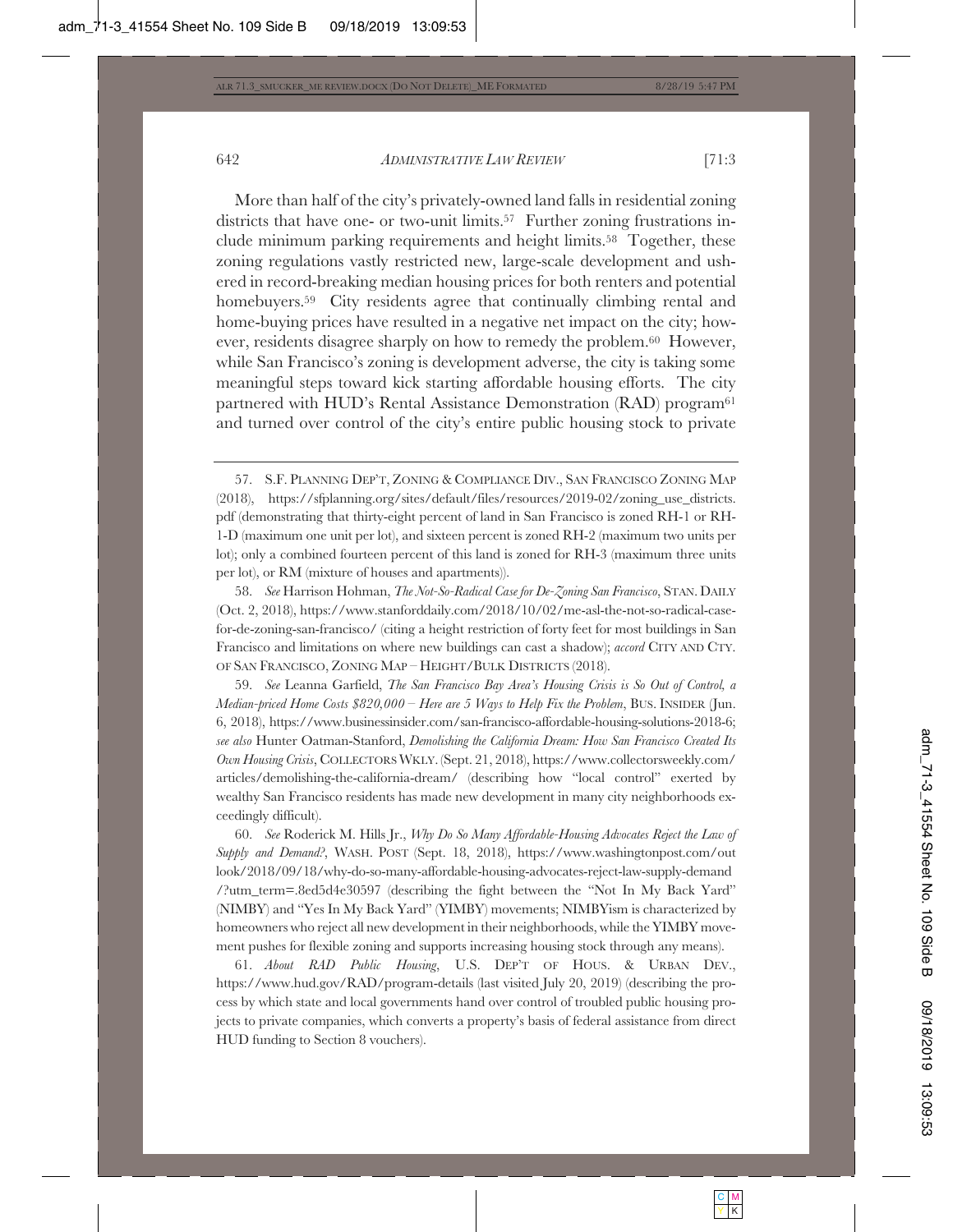developers and real estate management companies.62 Through RAD, private operators have stepped in to transform, modernize, and manage San Francisco's public housing properties going forward.63

While the city works with HUD to rehabilitate public housing, the debate rages on between allowing new development to counterbalance inflated demand and blocking high rises to preserve the city's history and quaint quality of life.64 Notably, in 2017 California Governor Jerry Brown signed fifteen pieces of legislation addressing affordable housing issues, including Assembly Bill 73 and Senate Bill 540; both bills provide cities with incentives to rework zoning and allow new housing development.65

#### *B. Washington D.C.: Negative Implications of Cookie-Cutter Development*

Where San Francisco falls short in creating new housing, Washington, D.C. has the inverse problem. Over a decade ago, the city launched the "Creative Economy Initiative" (CEI)66 to transform neighborhoods and mold the District "from a city that need[ed] to be fixed" into a city booming with "economic vibrancy."67 A "Creative DC Action Agenda" emerged to assess the city's current creative assets and use them as a springboard for the CEI.68 The city leveraged this plan through collaborations between the District of Columbia Office of Planning (DCOP), Department of Housing and Community Development (DHCD), and the Office of the Deputy Mayor for Planning & Economic Development (DMPD).69

66. Press Release, OFFICE OF THE DEPUTY MAYOR FOR PLANNING AND ECONOMIC DEV., District Launches Creative Econ. Initiative D.C.s Focus on Idea People Can Transform Neighborhoods (Sept. 6, 2007), https://dmped.dc.gov/release/district-launches-creativeeconomy-initiative-dcs-focus-idea-people-can-transform.

67. *Id.*

68. *Id.*; *see also* D.C. OFFICE OF PLANNING, STATUS OF CREATIVE DC ACTION AGENDA: FISCAL YEAR 2016, 1ST QUARTER (2016), https://planning.dc.gov/sites/default/files/dc/ sites/op/publication/attachments/CreativeDCActionAgenda\_1.pdf [hereinafter CREATIVE D.C. REPORT].

69. *See* D.C. GOV'T, CREATIVE ECONOMY STRATEGY FOR THE DISTRICT OF COLUMBIA 92 (2014) (listing D.C. local government agencies involved in expanding the city's "Creative Economy"); *cf.* CREATIVE D.C. REPORT, *supra* note 68, at 3–4 (alluding to "neighborhood revitalization efforts, zoning update[s]," and identifying "specific zoning changes that could be used" to further expand the initiative).

<sup>62.</sup> Ethan Epstein, *How San Francisco Saved Its Public Housing by Getting Rid of It*, POLITICO MAG. (July 20, 2017), https://www.politico.com/magazine/story/2017/07/20/how-sanfrancisco-turned-its-tenements-into-treasures-215391.

<sup>63.</sup> *See id.*

<sup>64.</sup> *See id.*

<sup>65.</sup> A.B. 73, 2017–18 Reg. Sess. (Cal. 2017); S.B. 540, 2017–18, Reg. Sess. (Cal. 2017).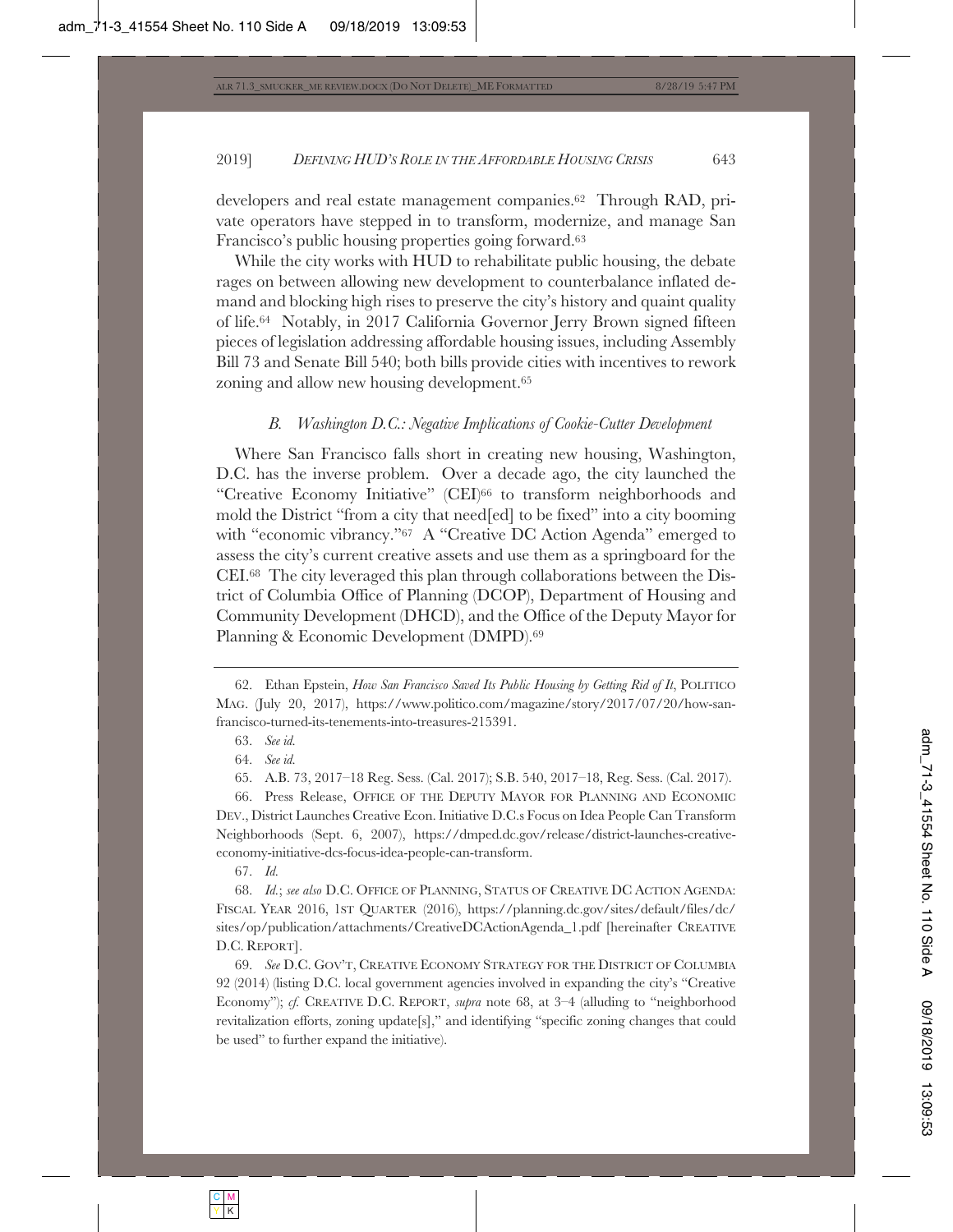However, the CEI, its agenda, and the wave of development and growth that followed were recently hit with a widely-publicized lawsuit.70 In April 2018, civil rights attorney and activist Aristotle Theresa filed a class action lawsuit against the District of Columbia, alleging the city carefully crafted land use and zoning policies that discriminated against long-time residents in favor of attracting a new "creative class."71 In the complaint, Theresa claims the agencies adapted land use policies and gave developers wide allowances to speed up revitalization projects in an effort to attract a younger "creative class."72 Furthermore, the complaint asserts that this concerted effort not only aided and encouraged gentrification in historically African-American neighborhoods but also flatly ignored the growing demand for "family units or true affordable housing."73

The case comes at a critical time, as numbers show that District residents are increasingly affluent and the city's population will soon surpass 700,000 residents.74 Yet, as wealthy new residents make the District their home, the city has seen "dramatic changes in its demographic and socioeconomic make-up" that are "pushing low and middle-income families out of the city and increasing economic segregation."75 These facts tend to validate mounting concern over the makeup of the District's housing stock and the types of

73. *Id.* at 2.

74. Michelle Goldchain, *Report: D.C.'s Housing Market is Segregated, Not Varied*, CURBED (Mar. 29, 2018), https://dc.curbed.com/2018/3/29/17173486/affordable-housing-dc-report.

75. *See* YESIM SAYIN TAYLOR, TAKING STOCK OF THE DISTRICT'S HOUSING STOCK: CAPACITY, AFFORDABILITY, AND PRESSURES ON FAMILY HOUSING i (Mar. 2018), https://www.dcpolicycenter.org/wp-content/uploads/2018/03/DC-Policy-Center-Housing-Report.final\_.March25.pdf (reporting that D.C.'s "whiter, less inclusive, and more segregated" population is at least partly to blame on the city's dwindling number of affordable family units); *cf.* Ed Lazere, *DC's Growing Prosperity is not Reaching Black Residents, Census Data Show*, DC FISCAL POLICY INST.: BLOG (Sept. 26, 2018), https://www.dcfpi.org/all/dcs-grow ing-prosperity-is-not-reaching-black-residents-census-data-show/1 (demonstrating that data from the 2017 American Community Survey shows that between 2007 and 2017, median income among white residents increased from \$116,000 to \$134,000, while the median income for black residents fell from \$43,000 to \$42,000).

<sup>70.</sup> *See, e.g.*, Paul Schwartzman, *Lawsuit: D.C. Policies to Attract Millennials Discriminated Against Blacks*, WASH. POST (May 25, 2018), https://www.washingtonpost.com/local/dc-pol itics/lawsuit-dc-policies-to-attract-affluent-millennials-discriminated-against-blacks/2018/05 /24/3549f7fe-5a1e-11e8-858f-12becb4d6067\_story.html?utm\_term=.112b2301ac81 (detailing attorney Aristotle Theresa's characterization of the city's new residential development as "ignor[ing] the needs of poor and working-class families" and "break[ing] up long-established [African-American] communities").

<sup>71.</sup> Compl. at 1, Matthews v. D.C. Zoning Comm'n, No. 18-cv870 (D.D.C. Apr. 17, 2018).

<sup>72.</sup> *Id.* at 1–2*.*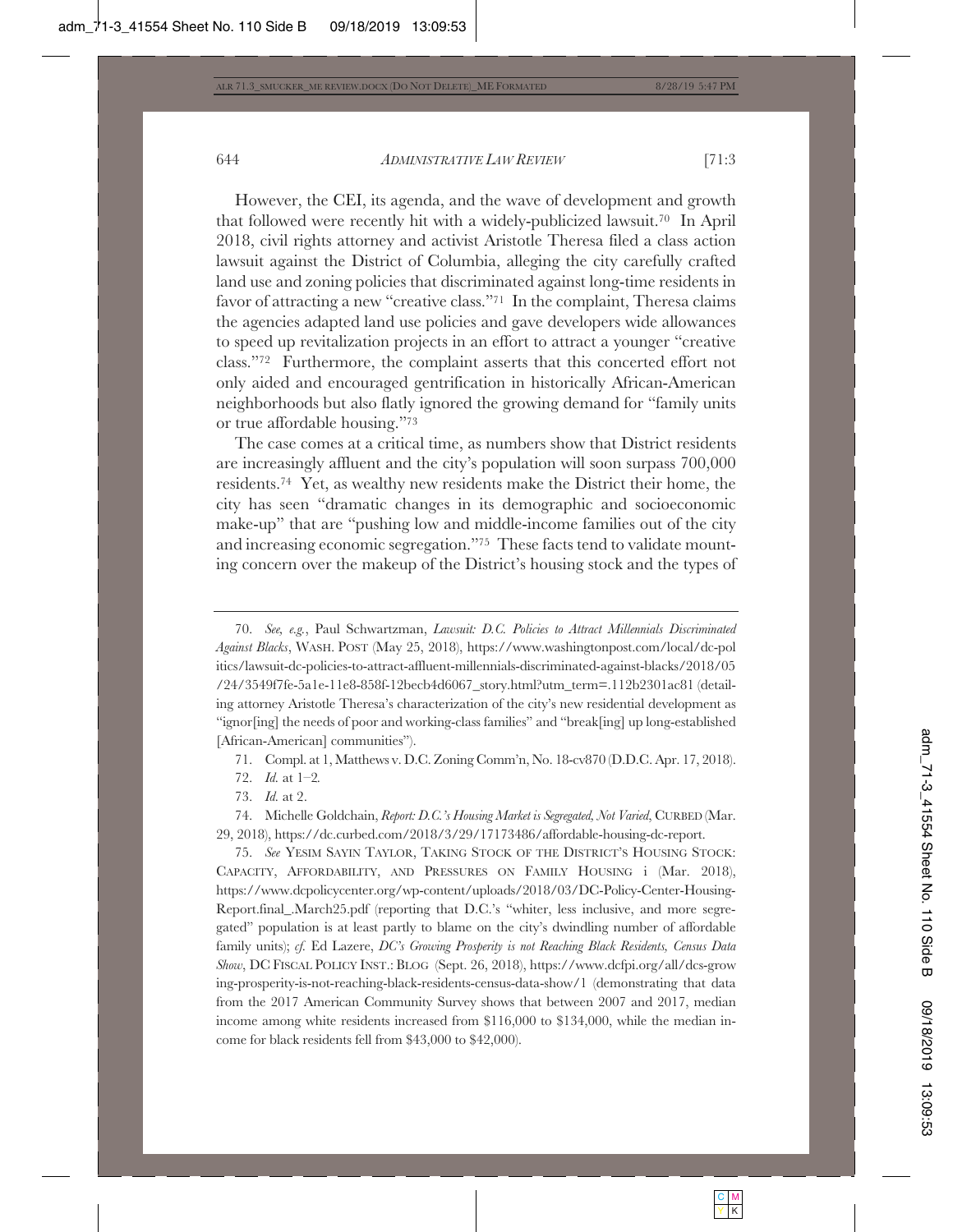available affordable housing. In spite of the city's growth, there are 47,000 families on the public housing waitlist and an estimated 7,500 city residents are homeless.76

This need partially springs from the unvaried nature of the city's newly developed housing, which is influenced by an influx of affluent singles and couples flocking to the District.77 While the city's CEI encouraged new development, it was the city zoning board's liberally-granted variances, not actual policy changes, that spurred new development.78 Developers did not build family-friendly affordable housing; instead, they focused on building small units, or luxury units.79 Accordingly, over the last decade, a bulk of the District's new development catered to new, affluent residents, keeping the housing pool unvaried and further compounding the growing need for affordable family units.80

To its credit, the District operates the Housing Protection Trust Fund, the second largest city housing trust in the country, providing loan financing for a wide range of projects aimed at positively impacting affordable housing.81 Through the program, the city also partners with HUD and helps developers who qualify to fill in any remaining funding needs with LIHTC grants,

78. *See* Lukas P. Kohler & Jim Arkedis, *Why Are Zoning Variances So Easy to Get in D.C.?*, WASH. POST (Sept. 13, 2013), https://www.washingtonpost.com/opinions/why-are-zoningvariances-so-easy-to-get-in-dc/2013/09/13/50bcf968-1b22-11e3-8685-5021e0c41964\_ story.html?utm\_term=.ca1ac590edfe (lamenting that the D.C. Board of Zoning Adjustment amounts to a loophole for developers and drives up housing prices because developers will outbid other buyers knowing they can easily receive a zoning variance, increase the number of units, and sell more units at top dollar prices).

79. *Cf.* TAYLOR, *supra* note 75, at ix (estimating that nearly fifty-one percent of D.C.'s housing stock can only accommodate one or two people, demonstrating a "great discrepancy between household structure and the housing inventory in the District of Columbia").

80. *See id.* at xiii (pointing out that along with more competition from new, affluent D.C. residents, restrictive land-use policies have also contributed to an unvaried housing stock "largely composed of single-family homes"); *cf.* Emily Badger, Quoctrung Bui & Robert Gebeloff, *The Neighborhood Is Mostly Black. The Home Buyers Are Mostly White*, N.Y. TIMES (Apr. 27, 2019), https://www.nytimes.com/interactive/2019/04/27/upshot/diversity-housingmaps-raleigh-gentrification.html (demonstrating how white homebuyers acquiring property in city neighborhoods historically populated by people of color eventually drives up rental prices and emphasizes developers' desire to sell to white newcomers).

81. *Housing Protection Trust Fund*, DC.GOV, https://dhcd.dc.gov/page/housing-produc tion-trust-fund (last visited July 20, 2019) [hereinafter *Trust Fund*].

<sup>76.</sup> Jonathan Franklin, *Affordable Housing Crisis Plagues D.C. Residents*, WASH.INFORMER (May 9, 2018), http://washingtoninformer.com/affordable-housing-crisis-plagues-d-c-residents/.

<sup>77.</sup> *Cf.* TAYLOR, *supra* note 75, at xiv (suggesting that market forces, including increasing demand, led to developers buying land and only building the type of housing units they could easily sell or rent).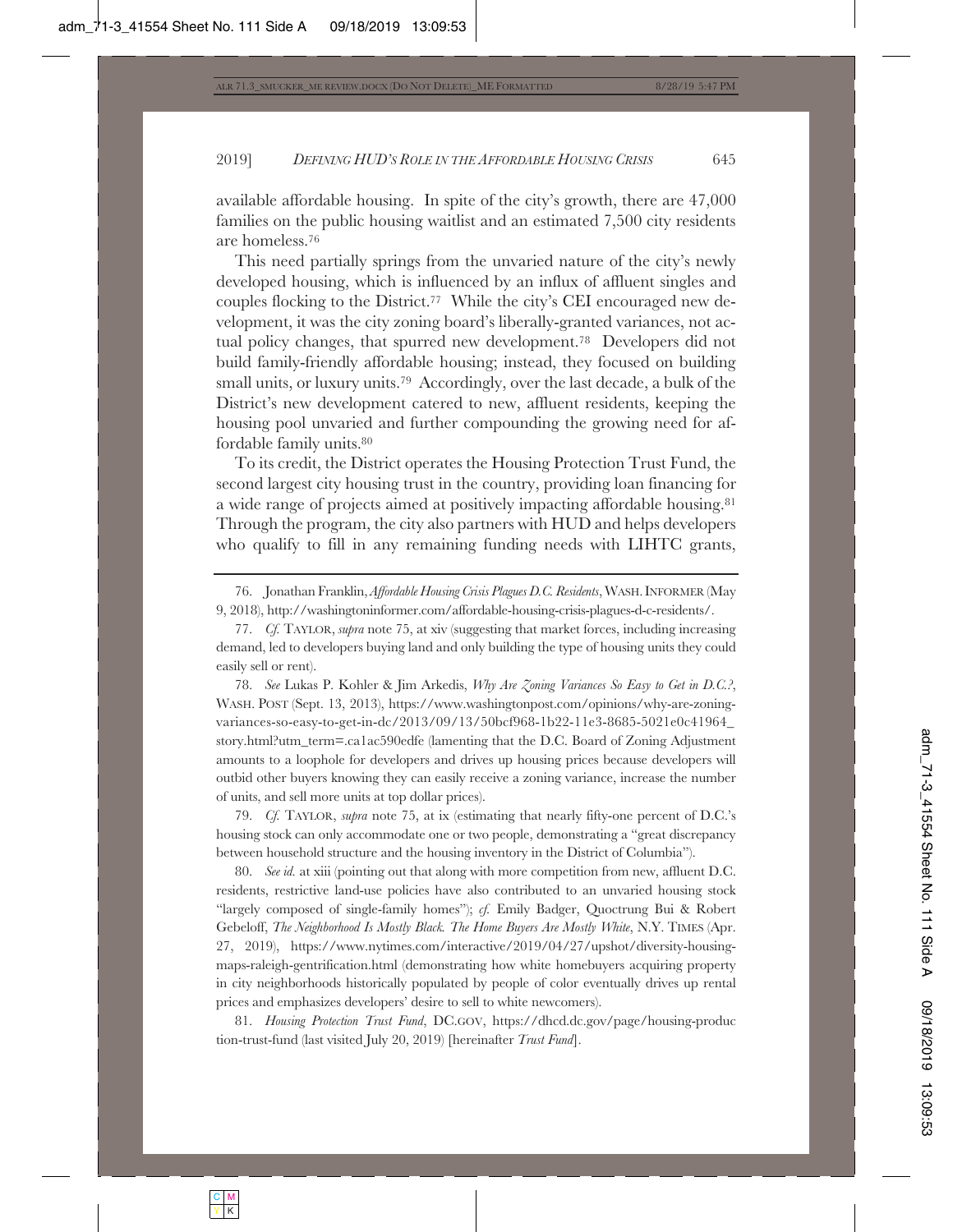ensuring those who qualify for a loan through the city's fund are not precluded from building if that loan is not enough to cover a project's costs.82

#### *C. I Heart New York, But Not The Rent*

Washington, D.C.'s recently-developed magnetism is nothing new to New York City—an onslaught of newcomers has perpetually assailed the city's housing stock since before Ellis Island opened. For each wave of newcomers, the city adopted sweeping housing policies and programs to accommodate the influx, including tenement housing and reforms, $83$  rent stabilization, $84$ and public housing projects.85 Today, New York is still home to the nation's largest rent-regulation scheme, and this type of affordable units make up the city's largest portion of affordable housing.86

However, this regulatory scheme is rapidly failing, and the disparity between available affordable housing units and households seeking housing is growing. Currently, there are only 424,949 affordable units available for households in the "extremely low/very low income brackets."87 Compare that number to the 979,142 "low- and very-low" households that actually

84. *E.g.*, N.Y.C. Admin. Code §§ 26–501–26–520 (1969) (allowing formerly rent controlled units to be converted to rent stabilized units, ensuring continuing protection for tenants against price-gouging landlords); *see also* Jake Blumgart, *In Defense of Rent Control*, PAC. STANDARD (Apr. 1, 2015), https://psmag.com/economics/in-defense-of-rent-control (arguing that rent regulation may be worth a second look after it was historically abandoned in New York City and other major cities).

85. *See generally* Luis Ferre-Sadurni, *The Rise and Fall of New York Public Housing: An Oral History*, N.Y. TIMES (July 9, 2018), https://www.nytimes.com/interactive/2018/06/25/ny region/new-york-city-public-housing-history.html?mtrref=www.google.com (describing the progression of public housing in New York City and its eventual fall into disrepair and disenfranchisement).

86. Michael Greenburg, *Tenants Under Siege: Inside New York City's Housing Crisis*, N.Y. REV. OF BOOKS (Aug. 17, 2017), https://www.nybooks.com/articles/2017/08/17/tenantsunder-siege-inside-new-york-city-housing-crisis (detailing when the New York state legislature passed rent stabilization legislation and that today, approximately one million regulated apartments remain).

87. Our Current Affordable Housing Crisis: Affordable Housing for Every New Yorker, NYC HOUSING, https://www1.nyc.gov/site/housing/problem/problem.page (last visited July 20, 2019).

<sup>82.</sup> *Id.*

<sup>83.</sup> *E.g.*, 1901 N.Y. LAWS 334, *amended by* 1902 N.Y. LAWS 352, sec. 47; *see also* Carmen Nigro, *Tenement Homes: The Outsized Legacy of New York's Notoriously Cramped Apartments*, N.Y. PUB. LIBRARY: NYPL BLOGS (June 7, 2018), https://www.nypl.org/blog/2018/06/07/tenementhomes-new-york-history-cramped-apartments (explaining how New York's Tenement House Act of 1901 was a catalyst for new state regulations on affordable housing).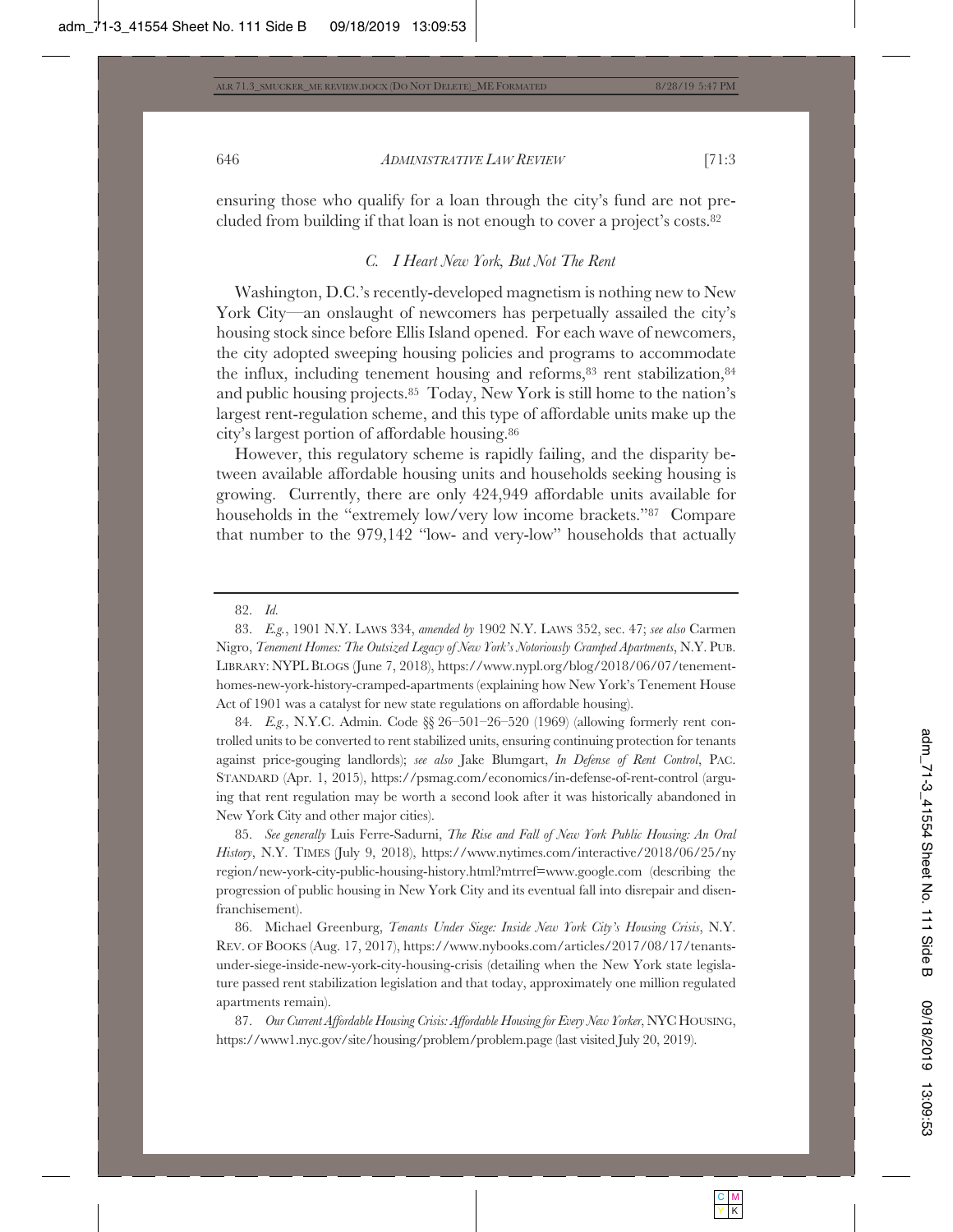call the city home.88 One major factor contributing to rent-regulation's slow demise is large-scale landlords who game the system by exploiting gaps in city housing enforcement.89 These landlords slowly convert rent-regulated buildings by creating high turnover amongst tenants and then renovating the units, placing them above the eligible rental prices that fall under rent-regulation.90 Furthermore, regulation and enforcement within the rent-regulation system is split between three city and state agencies, resulting in splintered enforcement efforts.91 Due to siloed and uncoordinated enforcement, 172,000 rent-stabilized units became deregulated in the past decade.92 New York's outdated, ineffective policies and failure to respond legislatively demonstrate yet another way major cities are falling behind and allowing the gap between affordable housing supply and demand to widen.

# III. BABY STEPS, TINY VICTORIES, AND THEIR POTENTIAL FOR IMPACT

As the affordable housing problem has grown beyond a big-city problem and transformed from a local issue to a national one, there are some small victories. Nearly three years ago, Denver established a housing fund aimed at injecting new life into the city's struggle to create affordable housing.93 The Revolving Housing Loan Fund (RHLF) is a partnership between several state and local agencies and originally pulled ten million dollars together from the city, Denver County, the Colorado Department of Local Affairs,

91*.* Kim Barker, *Behind New York's Housing Crisis: Weakened Laws and Fragmented Regulation*, N.Y. Times (May 20, 2018), https://www.nytimes.com/interactive/2018/05/20/nyregion/ affordable-housing-nyc.html (describing how the mechanisms meant to enforce rent-regulation policies often fall through the cracks; agency investigators rely on outdated technology, fail to coordinate across agencies to monitor large-scale landlords, and fail to follow up on or investigate filed complaints); *see also* Abigail Savitch-Lew, *Call for Crackdown on 'Rent Fraud' in Rezoning Neighborhoods*, CITYLIMITS.ORG (Apr. 9, 2018), https://citylimits.org/2018/04/09/ call-for-crackdown-on-rent-fraud-in-rezoning-neighborhoods/ (detailing how the New York City Department of Buildings and Department of Finance and the New York Department of Housing and Community Renewal continually fail to coordinate enforcement efforts regarding landlord rent fraud in destabilizing units).

92. Greenburg, *supra* note 86. For example, twenty-five percent of stabilized units in Manhattan's Upper West Side neighborhoods were deregulated between 2007 and 2014. *Id.*

93. Martin, *supra* note 17.

<sup>88.</sup> *Id.*

<sup>89.</sup> Greenburg, *supra* note 86.

<sup>90.</sup> *Id.* When landlords "convert" a unit, they generally do so by thoroughly renovating and modernizing the unit to make sure it qualifies for a higher market rent. *Id.* Once new amenities and updates increase the unit's value, it often falls outside the pricing categories covered by New York City's rent-regulation scheme. *Id.*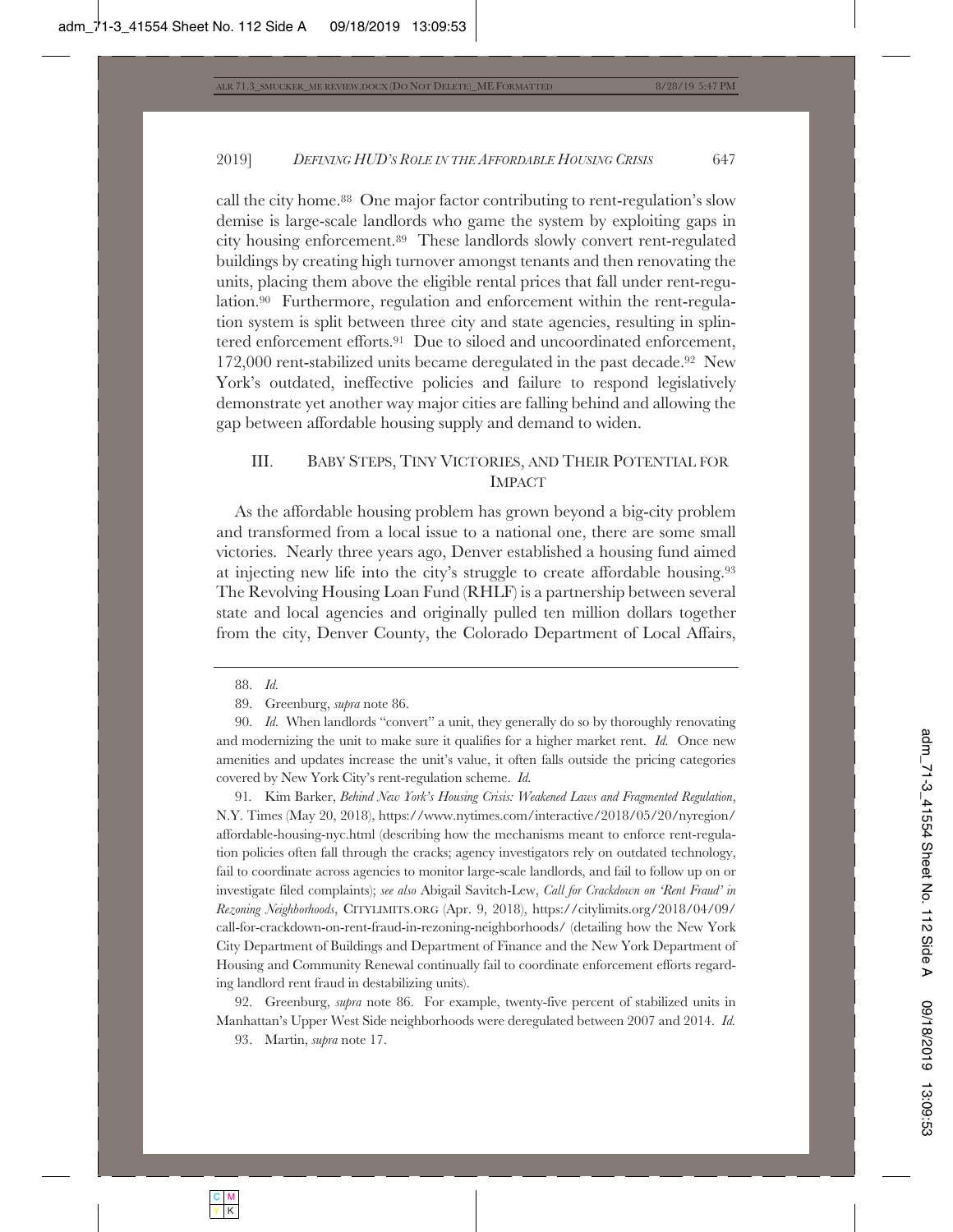and the Colorado Housing and Finance Authority (CHFA).94 Due to the fund's success, the initial buy-in has expanded and Denver now has a healthy pipeline of new affordable housing development projects.95

Denver is not alone; both Minneapolis and Philadelphia are approaching expansion to local affordable housing with fresh eyes. An eighteen million dollar project recently completed in Minneapolis boasts energy-efficient, mixed-income housing with prominently "green" amenities, such as solar panels and natural-lighting focused design that require minimal maintenance over the long term, potentially saving the city money and resources.96 In Philadelphia, a forty-eight million dollar affordable housing LEED apartment building was purposefully constructed near a SEPTA transit hub and incorporated a health clinic, pharmacy, and several community group offices.97

These approaches reflect several avenues that city and state governments are testing out as they search for solutions. Local governments are increasingly turning to small-scale strategies that include approaches such as rezoning communities to be more inclusive, establishing variety in housing stock through CLTs, and furthering tenants-rights policies through local legislation.98

An increasingly common, localized approach to increasing affordable housing stock is overhauling local zoning laws as part of a push for

95. *See* Patrick Sisson, *Solving Affordable Housing: Creative Solutions Around the U.S.*, CURBED (July 25, 2017), https://www.curbed.com/2017/7/25/16020648/affordable-housing-apart ment-urban-development (reporting that the Revolving Housing Loan Fund's (RHLF's) increased funding will come from new property taxes and development impact fees); *see also*  Capps, *supra* note 54 (comparing Denver's thirty percent increase in available housing units between 2005 and 2015 with cities like Washington, D.C., where there was only a twelve percent increase over the same time period); *cf.* Emily Nonko, *Getting Everyone on Board with New Affordable Housing Standards in Denver*, NEXT CITY (Nov. 21, 2018), https://nextcity.org/ daily/entry/getting-everyone-on-board-with-new-affordable-housing-standards-in-denver (discussing a new city council measure that extended the minimum affordability period for new rental units to sixty years).

96. Shannon Prather, *EcoVillage Provides Infusion of Affordable, Green Housing in North Minneapolis*, STAR TRIB. (Mar. 16, 2018), http://www.startribune.com/ecovillage-provides-infu sion-of-affordable-green-housing-in-north-minneapolis/477137363/.

97. Sisson, *supra* note 95 (discussing the former gas-station parking lot's transformation to a sustainable building).

98. *See* Rose Hackman, *'Here Until They Take Me Out': DC Tenants Use the Law to Fight Gentrification*, GUARDIAN (Jan. 3, 2017), https://www.theguardian.com/us-news/2017/jan/ 03/gentrification-washington-dc-housing-topa-right-to-buy.

<sup>94.</sup> Jessica L. Webster, *Success in Affordable Housing: The Metro Denver Experience* 10 (2005), https://www.bpichicago.org/wp-content/uploads/2014/01/Success-in-Affordable-Housing. pdf (explaining that the fund specifically targets projects that are right on the cusp of eligibility for Colorado Housing and Finance Authority (CHFA) funding but are not likely to receive low-income housing credits).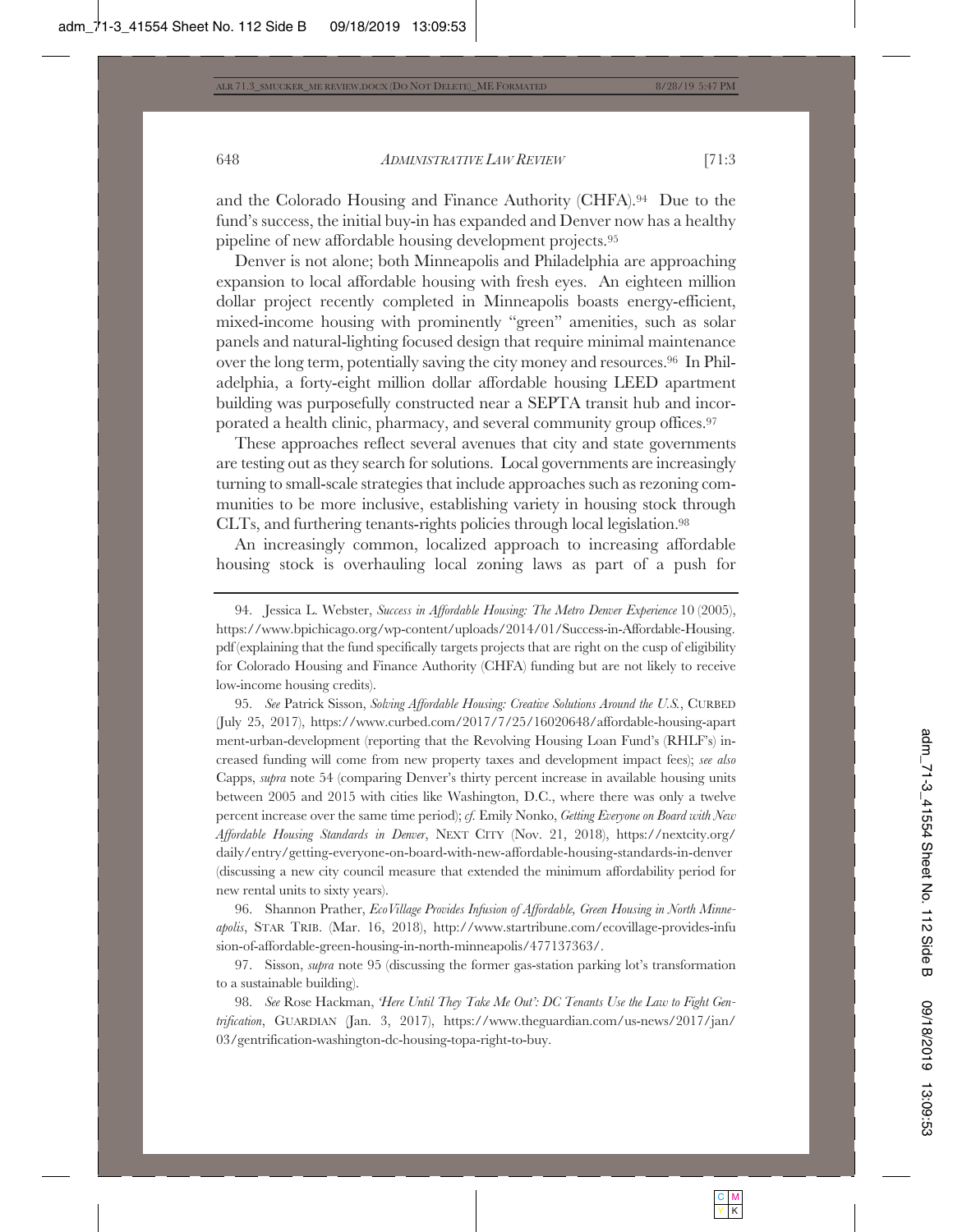"inclusionary zoning."99 This option gives local jurisdictions control over how they develop affordable housing and allows for adaptation to each area's unique characteristics and housing market.<sup>100</sup> One option focuses on reconfiguring zoning regulations to accommodate high-density housing near transit hubs.101 State and local agencies can ease density restrictions near public transportation, including height restrictions within a certain walking distance of transportation centers or in areas that will be in close proximity of approved public transportation expansions.102 Encouraging new, affordable development around transportation centers allows jobs in urban areas to remain accessible to those displaced from city centers while simultaneously providing a small incentive for city residents to move outside of crowded urban neighborhoods feeling the squeeze.103

Another line of attack focuses on increasing variety within a region's housing stock. CLTs have proven a valuable tool for state and local governments as they partner with local nonprofit housing organizations.104 The process begins when a local nonprofit organization buys a property, often one with

101. David Roberts, *The Future of Housing Policy is Being Decided in California*, VOX (Apr. 4, 2018), https://www.vox.com/cities-and-urbanism/2018/2/23/17011154/sb827-californiahousing-crisis (laying out transportation-centric zoning proposals in a new crop of California state legislation, including proposals allowing state and local agencies to strictly enforce affordable unit or unit density requirements to prevent developers from reducing density if the project is eventually built further away from public transportation).

102. *Id.*

103. *Id.*

104. *See* CLT FAQ, *supra* note 17 (explaining that CLTs are a type of collective housing and property ownership that offer a public-private partnership between local government agencies and nonprofit organizations that support affordable housing in a particular neighborhood, community, town, or city); *accord* Michelle Chen, *The Solution to Our Housing Crisis Is to Let Communities Own Property*, NATION (Aug. 29, 2017), https://www.thenation. com/article/the-solution-to-our-housing-crisis-is-to-let-communities-own-property/ (reporting that the NYC Department of Housing Preservation and Development launched a new grant program with \$1.6 million in seed funding to grow new CLTs); Stephenson, *Anacostia is Using a Land Trust to Maintain Affordable Housing*, GREATER WASH. (May 7, 2018), https://ggwash.org/view/67224/anacostia-is-using-a-land-trust-to-maintain-affordable-hous ing (reporting that the D.C. Douglass Land Trust in Anacostia is working ahead of the Eleventh Street Bridge Project to prevent displacement in a historically African-American neighborhood; the CLT's advocates are committed to keeping rent affordable, especially for family units).

<sup>99.</sup> LISA A. STURTEVANT, CTR. FOR HOUS. POLICY, SEPARATING FACT FROM FICTION TO DESIGN EFFECTIVE INCLUSIONARY HOUSING PROGRAMS 1–2 (2016), http://media. wix.com/ugd/19cfbe\_9a68f933ed6c45bfb5f8b7d2ef49dda0.pdf.

<sup>100.</sup> *But see id.* at 11 (admitting that inclusionary rezoning is still largely dependent on federal funding through Low Income Housing Tax Credit (LIHTC) and Section 8 vouchers provided by HUD).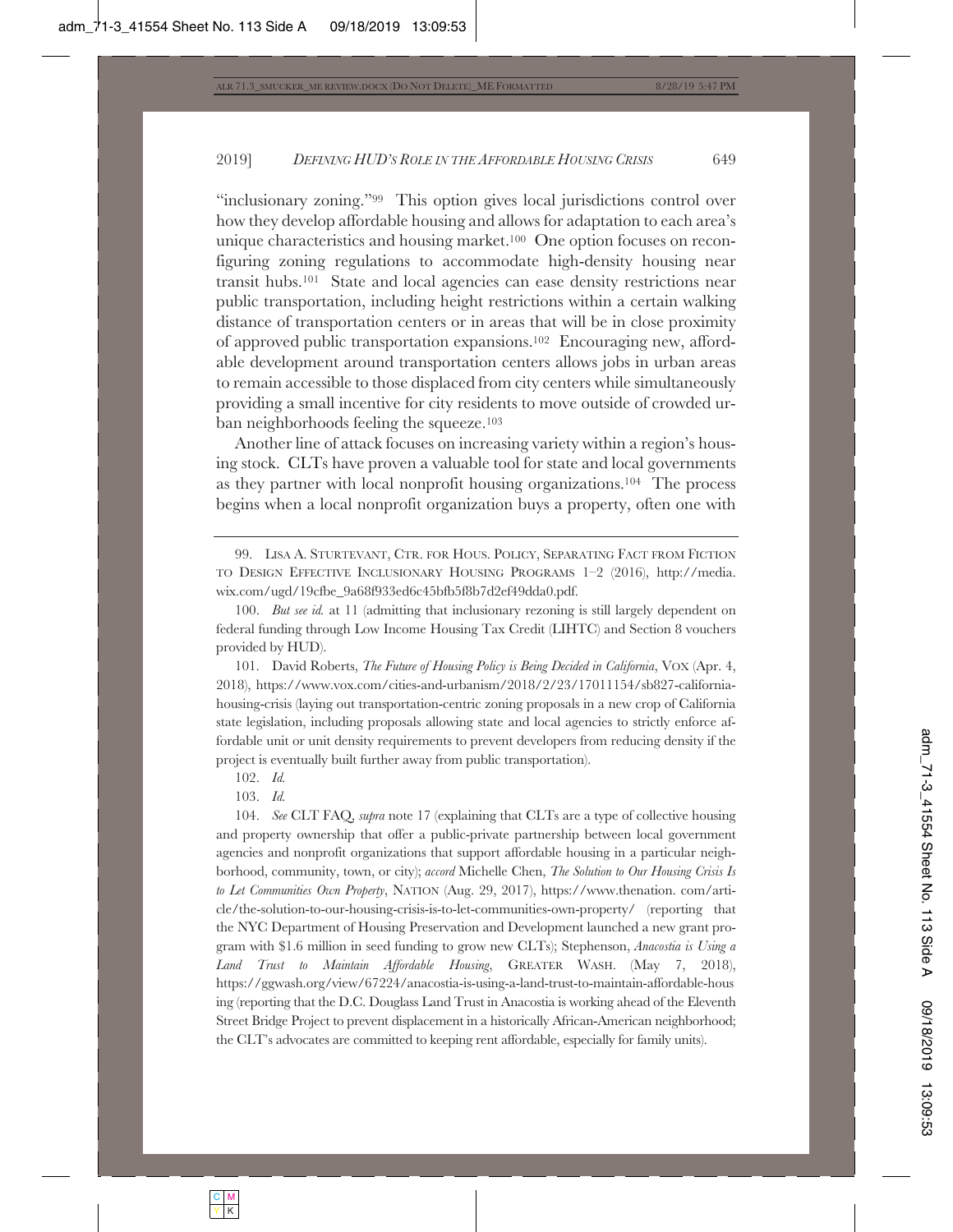apartment buildings or affordable housing units on it, and establishes a CLT that retains control of the land while leasing out the buildings.105 This model keeps rental costs down because tenants simply lease the building, not the land.106 In this way, CLTs make it easier for low- and middle-income residents to stay in their communities, rather than be priced out by gentrification from "revitalization efforts" and new, upscale developments.107 The trusts have built-in oversight from an advisory committee, typically comprised of community members and leaders and technical experts.108

Finally, local legislation has proven a useful tool in preserving the number of available affordable units. Washington, D.C. is one such city that successfully used legislation to prevent long-time resident displacement in favor of new housing development that would ultimately cater to wealthier income brackets.109 Under the Tenants Opportunity to Purchase Act (TOPA), building owners in D.C. must inform tenants of the owner's intent to sell and give them the first right of refusal at the building's market rate.110 If tenants do not have money to pool, they can bring in third-party developers through a tenants' association and cede their right of first refusal if such a developer is willing to partner with the tenants.<sup>111</sup>

While these localized and largely locally-funded efforts are a good start, they barely make a dent in the mounting need for affordable housing. State and local governments are in the best position to inform decisions on how to sustain and create affordable housing in different regions with varying factors and influences. However, federal funding is the springboard that can help this regionally-focused knowledge get off the ground and closer toward crafting and implementing meaningful solutions.112 Today, HUD maintains its

105. *See* Hudson, *supra* note 104*.*

106. *Id.* As property value appreciates, the CLT can use profits to improve the buildings, reinvest in the community, or buy more land locally. *Id.* Either option ensures that the lowincome or affordable housing remains in the region's housing supply. *Id.*

107. Chen, *supra* note 104.

108. *See id.* (making decisions about land-use transparent and allowing residents to identify the community's needs and make decisions based on meaningful input)*.*

109. *See* Hackman, *supra* note 98 (reporting on low-income tenants in a Chinatown apartment building that utilized local legislation to prevent its sale and demolishment).

110. D.C. Code § 42–3404.02(a) (2016).

111. A developer partnering with the tenants then buys the building on behalf of the tenants' associations; Tenants Opportunity to Purchase Act (TOPA) also provides tenants with the option to convert their building into a co-op or continue renting. Hackman, *supra* note 98.

112. *Cf. Trust Fund, supra* note 81 (describing how federal funding aids D.C. trust fund applicants in covering funding gaps so applicants can ultimately utilize a loan from D.C. and capitalize on tax incentives provided by HUD).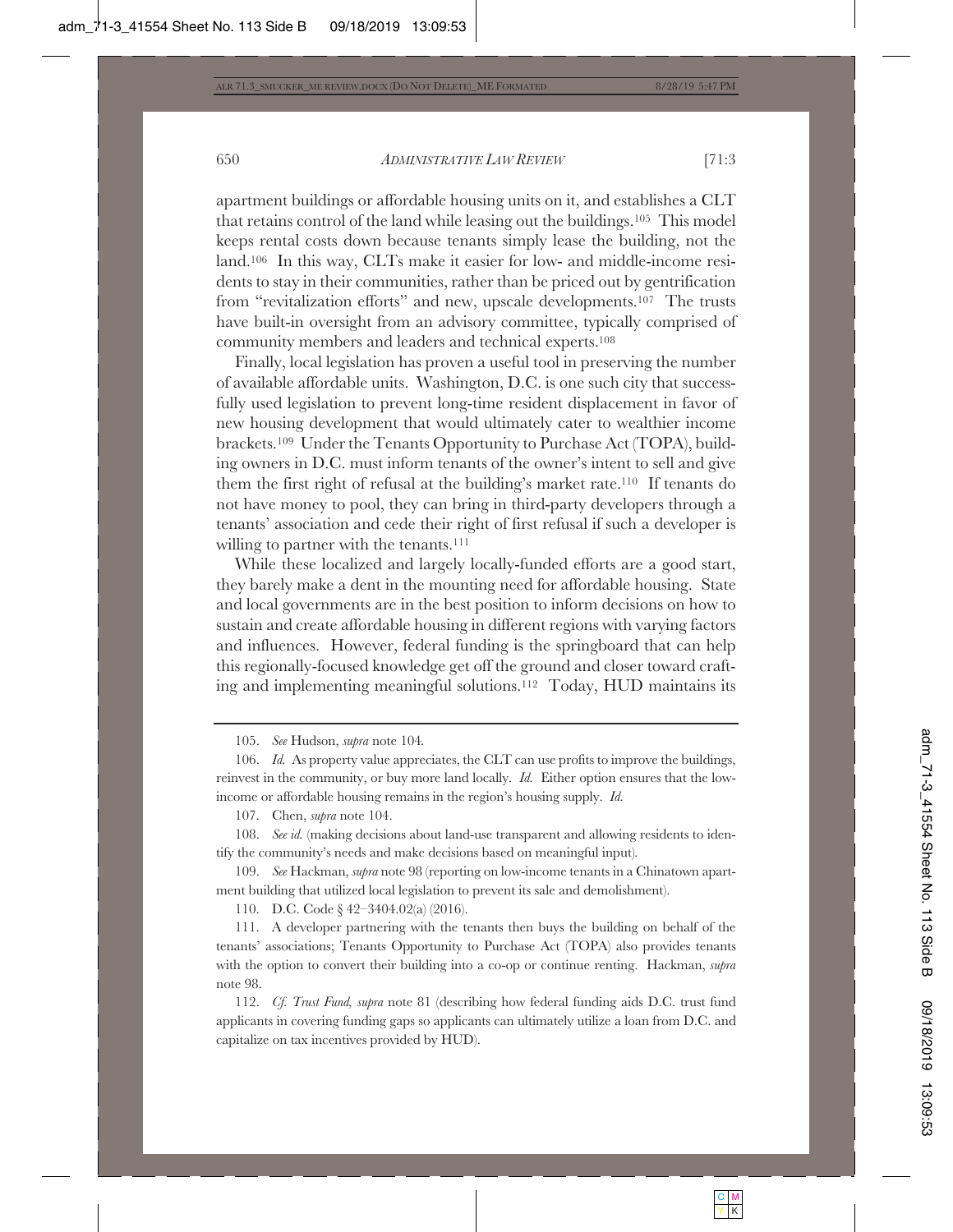hands-off approach,<sup>113</sup> but the agency can no longer ignore the fever pitch mounting within the affordable housing crisis. The issue's severity shows no signs of easing, and with demand climbing onward and upward, it is time HUD took a different approach.

# IV. AFFIRMATIVELY FURTHERING AFFORDABLE HOUSING: A (POSSIBLE) RECIPE FOR SUCCESS

The national conversation around affordable housing has escalated such that several members of Congress have finally taken notice. Recently members have introduced a slew of new housing legislation, including the Economic Mobility, Prosperity, and Opportunity with Waivers that Enable Reforms for States (EMPOWERS) Act of 2017,114 the HUD Inspection Process and Enforcement Reform Act of 2017,115 the Task Force on the Impact of the Affordable Housing Crisis Act of 2018,116 and the American Housing and Economic Mobility Act of 2018.117 The most expansive of these proposals is S. 3503, the American Housing and Economic Mobility Act of 2018, introduced by Senator Elizabeth Warren, which lays out a multifaceted approach to combatting the affordable housing crisis through the country.118 However,

114. Economic Mobility, Prosperity, and Opportunity with Waivers that Enable Reforms for States (EMPOWERS) Act of 2017, S. 1427, 115th Cong. (1st Sess. 2017) (establishing the Interagency Board for Empowering Low-Income Families and enabling governors to apply for waivers from federal assistance program requirements).

115. HUD Inspection Process and Enforcement Reform Act of 2017, S. 160, 115th Cong. (1st Sess. 2017) (allowing HUD to remove employees from their positions based on proven misconduct or poor performance, including landlords receiving Section 8 payments who fail to maintain safe living conditions for their voucher tenants).

116. Task Force on the Impact of the Affordable Housing Crisis Act of 2018, S. 3231, 115th Cong. (2d Sess. 2018) (establishing a Congressional task force to examine potential legislative solutions to the affordable housing crisis).

117. American Housing and Economic Mobility Act of 2018, S. 3503, 115th Cong. (2d Sess. 2018) (revising the Community Reinvestment Reform Act to include greater penalties against discriminatory lenders and raising the estate tax to fund new federal housing subsidy programs).

118. *See id.*; *see also* Madeleine Carlisle, *Elizabeth Warren's Ambitious Fix for America's Housing Crisis*, ATLANTIC (Sept. 25, 2018), https://www.theatlantic.com/politics/archive/2018/09/ elizabeth-warrens-fix-americas-housing-crisis/571210/?utm\_campaign=atlantic-politics-and

<sup>113.</sup> Glenn Thrush, *As Affordable Housing Crisis Grows, HUD Sits on the Sidelines*, N.Y. TIMES (July 27, 2018), https://www.nytimes.com/2018/07/27/us/politics/hud-affordable-housing -crisis.html (explaining that the Trump Administration's focal policy response to the escalating national housing crisis is a "plan to triple rents for about 712,000 of the poorest tenants receiving federal housing aid and . . . loosen the cap on rents on 4.5 million households enrolled in federal voucher and public housing programs nationwide").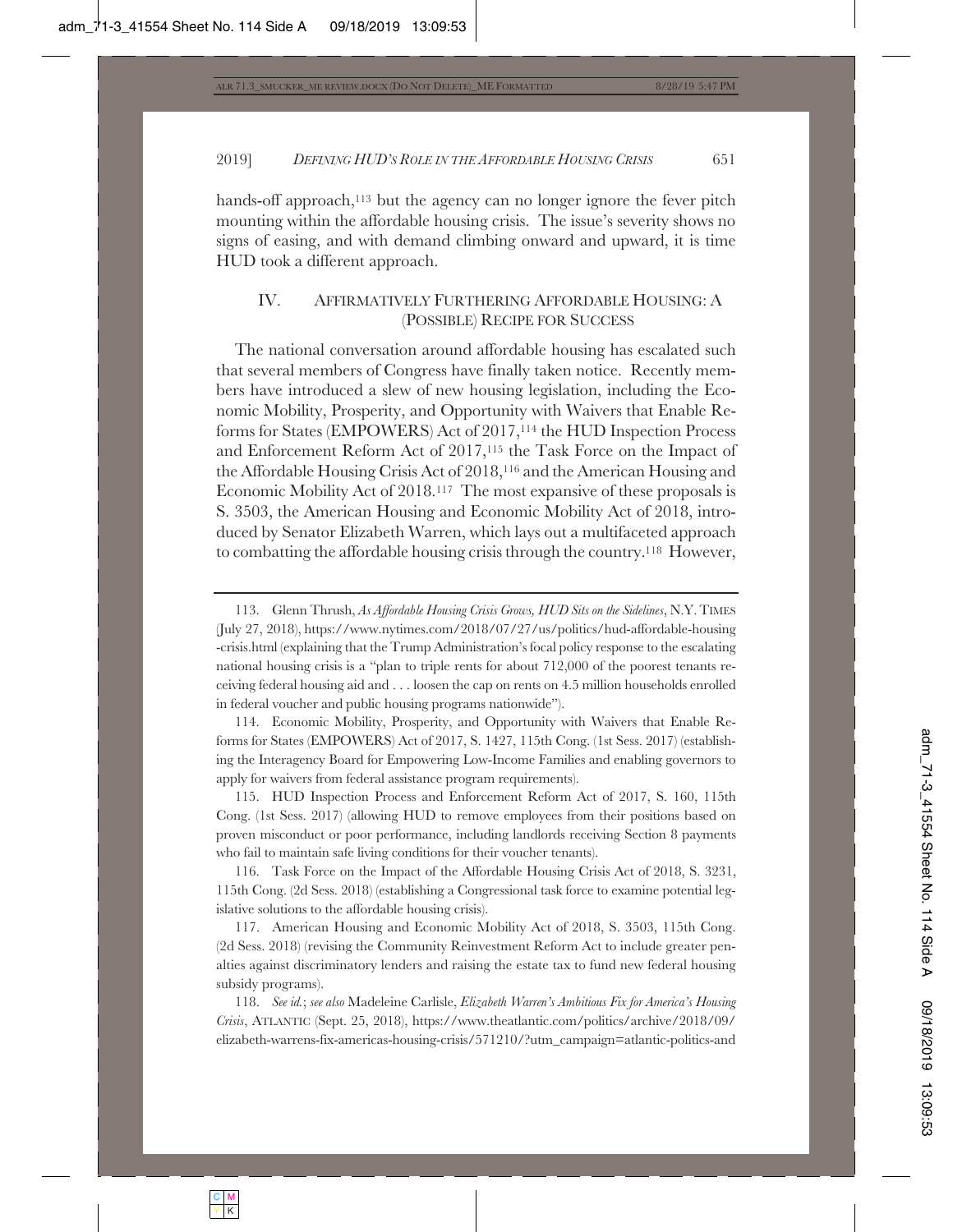in the current political climate, new legislation is not likely to be either an efficient or pragmatic approach to creating solutions.119 Fortunately, HUD is already armed with a mechanism that can encourage state and local agencies to carefully examine their affordable housing stock and come up with solutions tailored to their individual housing markets.

## *A. Reviving an Obama-Era Ghost in the Name of Efficiency*

In 2015, the Obama Administration and HUD unveiled the Affirmatively Furthering Fair Housing (AFFH) rule as means of following through with an underutilized portion of the Fair Housing Act (FHA) of 1968.120 The FHA, also known as Title VIII of the Civil Rights Act of 1968,121 made it illegal to refuse to sell or rent a unit to any person on the basis of race, color, disability, religion, sex, disability, familial status, or national origin.122 As necessary as the FHA remains, the law's ultimate implementation has been dismal.123

119. *See* Carlisle, *supra* note 118 (explaining that the estate tax proposal in the bill has "no chance of passing" if Republican's control Congress and there is no guarantee either the House or the Senate will flip after the 2018 mid-term elections); *cf.* Pete Haviland-Eduah, *Housing Policy in American: Where Are Elected Officials Taking Action in Congress?*, APARTMENT LIST: RENTONOMICS, (Sept. 19, 2019), https://www.apartmentlist.com/rentonomics/housingpolicy-in-america-where-are-elected-officials-taking-action-in-congress/ (stating that not one of the eighty-three housing-related bills introduced between 2017 and 2019 made it to President Trump's desk).

120. Affirmatively Furthering Fair Housing, 24 C.F.R. §§ 5.150–5.180 (2016); Emily Badger, *Obama Administration to Unveil Major New Rule Targeting Segregation Across U.S.*, WASH. POST (July 8, 2015), https://www.washingtonpost.com/news/wonk/wp/2015/07/08 /obama-administration-to-unveil-major-new-rules-targeting-segregation-across-u-s/?noredir ect=on&utm\_term=.cf72d97fbd64 (heralding the 2015 rule as the Obama administration's attempt to "repair the law's unfulfilled promise and promote the kind of racially integrated neighborhoods that have long eluded deeply segregated cities").

121. Fair Housing Act, Pub. L. No. 90-284, § 800, 82 Stat. 81 (codified at 42 U.S.C. §§ 3601–3633 (1988 & Supp. II 1990)).

122. *Id.* § 804, 82 Stat. 83.

123. *See* Janell Ross, *A Rundown of Just How Badly the Fair Housing Act Has Failed*, WASH. POST (July 10, 2015), https://www.washingtonpost.com/news/the-fix/wp/2015/07/10/ a-look-at-just-how-badly-the-fair-housing-act-has-failed/?noredirect=on&utm\_term=.6e20a 8fc9b4a (maintaining that since the Fair Housing Act (FHA) was passed, only a small number of black and Hispanic Americans now live in middle-class or affluent neighborhoods and "the

<sup>-</sup>policy&utm\_medium=social&utm\_content=edit-promo&utm\_source=facebook&utm\_term  $=2018-09-25T10\%3A00\%3A27$  (reporting that the bill's two key approaches include raising the estate tax back to Bush-era levels to pump additional billions into subsidy programs for developers and creating a generous block-grant program to incentivize repealing strict zoning laws in wealthier communities).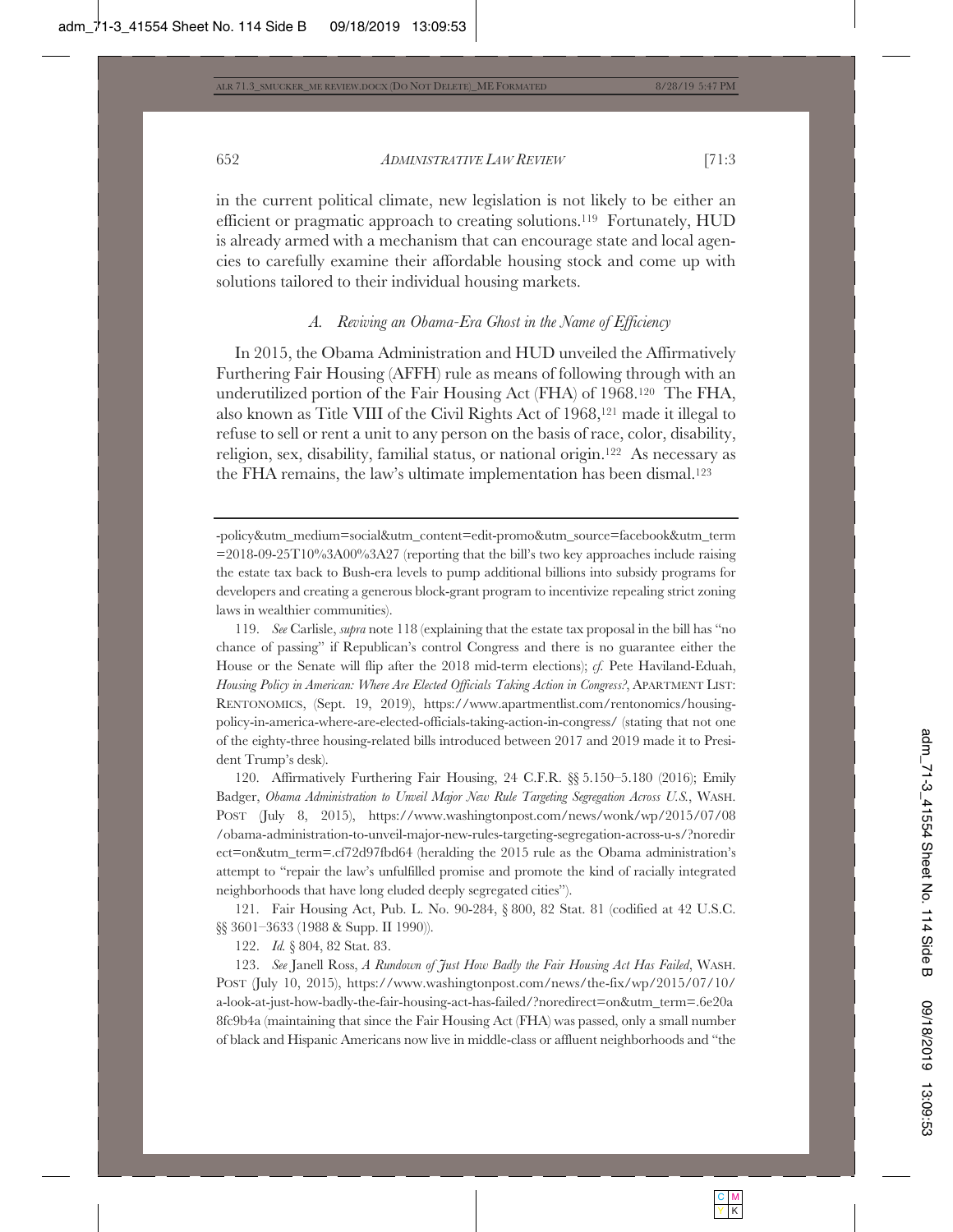HUD promulgated the AFFH to clarify the existing fair housing obligations under the FHA, provide HUD grantees with localized data so they could analyze their fair housing landscape and work toward complying with those obligations, and ultimately wield the rule as an enforcement mechanism.124 This meaningfully-constructed path toward utilizing the oft-ignored Title VIII mandates included revamping state and local reporting structures and establishing metrics for housing integration that local governments must meet in order to keep their federal funding.125

At present, HUD Secretary Ben Carson and the Trump Administration have taken an opposing stance.126 In August 2018, HUD issued a public notice for comments on amending the AFFH,<sup>127</sup> stating the rule's implementation over the past three years was "not fulfilling its purpose to be an efficient means for guiding meaningful action by program participants."128 The notice took particular aim at the "ineffectiveness of assessment tools," specifically questioning the requirement that state and local agencies submit an Assessment of Fair Housing (AFH) to HUD.129 The notice breaks down the

vast majority of the nation's neighborhoods remain deeply segregated").

125. *Accord* Athena Jones, *Obama Administration Announces New Fair Housing Rules*, CNN.COM (July 8, 2015), https://www.cnn.com/2015/07/08/politics/fair-housing-rulesobama-administration/index.html (stating that the rule affects both the Community Development Block Grant and HOME Investment Partnership programs and targets housing practices that have a disparate impact on fair housing).

126. *See* Ben Lane, *HUD Kills Key Tool Used to Enforce Obama Fair Housing Rule*, HOUSINGWIRE (May 18, 2018), https://www.housingwire.com/articles/43415-hud-killskey-tool-used-to-enforce-obama-fair-housing-rule (reporting that HUD first postponed a reporting deadline for local governments, making the Local Government Assessment Tool essentially meaningless, before the agency scrapped the rule altogether); *see also* Jeremiah Jensen, *HUD Secretary Ben Carson Lays Out His Plans For Affordable Housing and Regulatory Reform*, HOUSINGWIRE (Sept. 14, 2018), https://www.housingwire.com/articles/46839-hud-secre tary-ben-carson-lays-out-his-plans-for-affordable-housing-and-regulatory-reform ("What we want to do in pursuing new rulemaking . . . is to lessen regulatory burdens, while at the same time, help local officials meet their obligations.").

127. *See generally* 5 U.S.C. § 553 (2012) (outlining the process by which federal agencies must provide notice of a proposed rule, allow the public to participate by submitting comments, and consider these comments when making changes to the final rule).

128. Affirmatively Furthering Fair Housing: Streamlining and Enhancements, 83 Fed. Reg. 40,713 (Aug. 16, 2018).

129. *See id.* at 40,714.

<sup>124.</sup> *See id.* (citing former HUD Secretary Julian Castro's concession that the rule was for the "long haul" and required "enforcement"); *see also* Badger, *supra* note 120 (laying out how the rule requires cities and towns receiving HUD funding to publicly report the results of local housing segregation assessments). *See generally* Affirmatively Furthering Fair Housing Rule, 24 C.F.R. §§ 5.150–5.180 (2016) (providing the text of the regulation).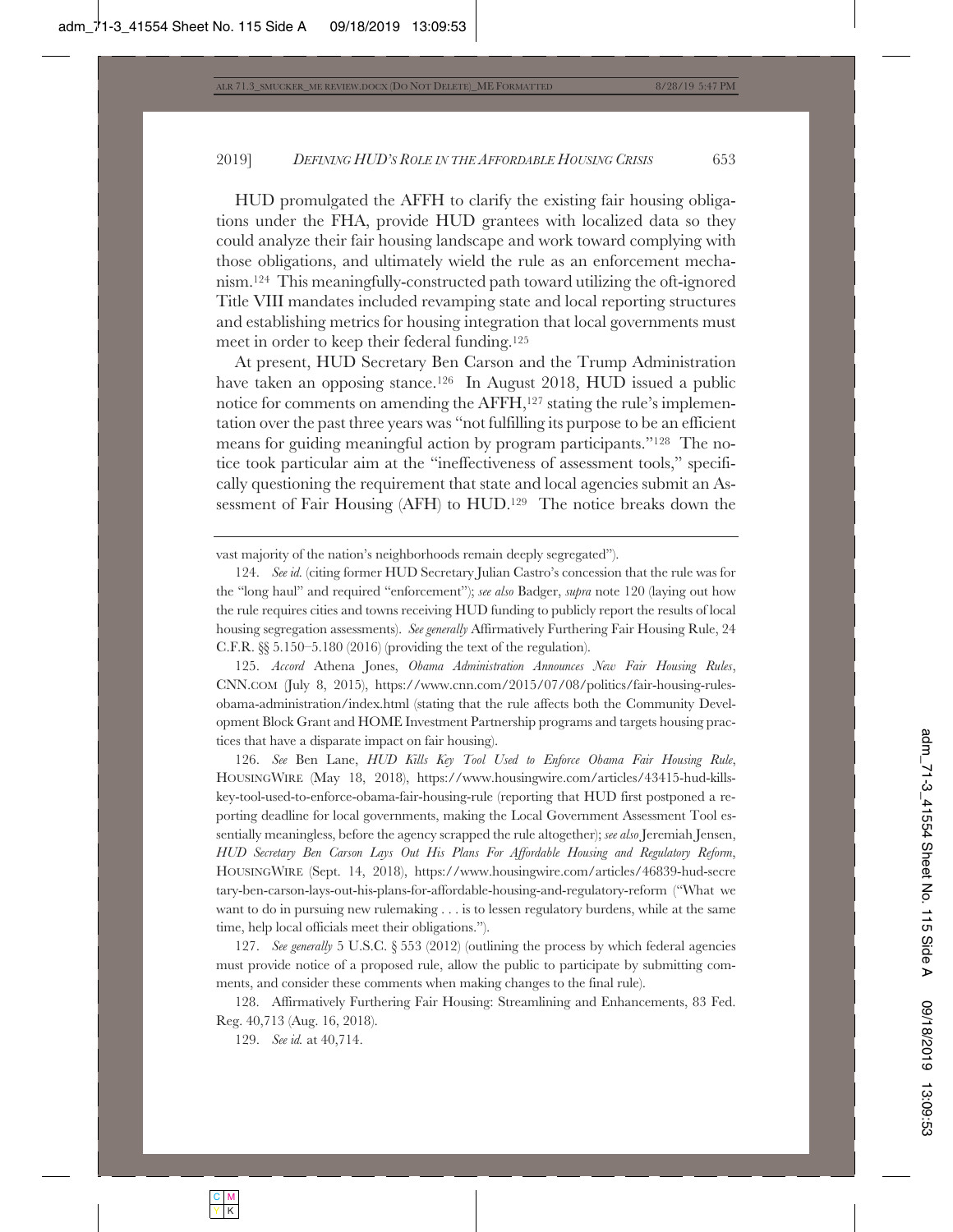three assessment tools developed under the rule: State and Insular Area Assessment Tool, PHA Assessment Tool, and Local Government Assessment Tool.130 Furthermore, HUD claims the State and Insular Area tool was never actually developed, the PHA tool was made unavailable because necessary data to make it workable was not available, and the Local Government tool had "significant deficiencies."131

While the rule was originally intended to dismantle stubbornly persistent segregation across the country, today HUD should use the rule, or a similar rule-based framework, to address another systematically pressing issue: the affordable housing crisis. The Trump Administration has made large chunks of the AFFH moot,132 but if the basic framework is adapted and rebuilt efficiently, the AFFH could serve as HUD's most cost-effective tool for creating, protecting, and ensuring access to affordable housing.

#### *B. A Bird in the Hand is Worth Two in the Bush*

This year, Secretary Carson stated that the AFFH "dictated unworkable requirements and actually impeded the development and rehabilitation of affordable housing."133 However, refocusing the AFFH, rather than erasing it, is precisely the right approach that HUD can take in addressing the affordable housing crisis.134 While the Obama Administration originally developed and implemented the AFFH to dismantle systemic segregation and prevent housing discrimination, restructuring the rule's ultimate

133. Press Release, U.S. DEP'T HOUS.&URBAN DEV., HUD Seeks to Streamline and Enhance 'Affirmatively Furthering Fair Housing' Rule (Aug. 13, 2018), https://www.hud.gov/press/press\_releases\_media\_advisories/HUD\_No\_18\_079.

134. *Cf.* Kriston Capps, *Ben Carson is a YIMBY Now and Everything's Confusing*, CITYLAB (Aug. 14, 2018), https://www.citylab.com/equity/2018/08/ben-carsons-new-argument-against-fair -housing-rules-its-about-nimbys/567449/ (surmising that Secretary Carson's support for the "Yes In My Back Yard" movement and HUD's attempt to "streamline and enhance" the AFFH demonstrate the rule's potential future use in addressing affordable housing).

<sup>130.</sup> *Id.*

<sup>131.</sup> *Id.*

<sup>132.</sup> *See* Lane, *supra* note 126 (detailing how HUD decided to nullify reporting deadlines for state and local PHAs and expressed doubts that threatening to pull federal funding was an appropriate enforcement tool); *see also* Emily Badger & John Eligon, *Trump Administration Postpones an Obama Fair-Housing Rule*, N.Y. TIMES (Jan. 4, 2018), https://www.ny times.com/2018/01/04/upshot/trump-delays-hud-fair-housing-obama-rule.html (reporting on HUD's decision to suspend the Affirmatively Furthering Fair Housing (AFFH) rule's deadlines); Suzy Khimm, *Ben Carson Moves to Roll Back Obama-Era Fair Housing Rule*, NBC NEWS (Aug. 13, 2018), https://www.nbcnews.com/politics/white-house/ben-carson-moves-rollback-obama-era-fair-housing-rule-n900366 (reporting on Secretary Carson's plan to completely roll back the AFFH rule's requirements).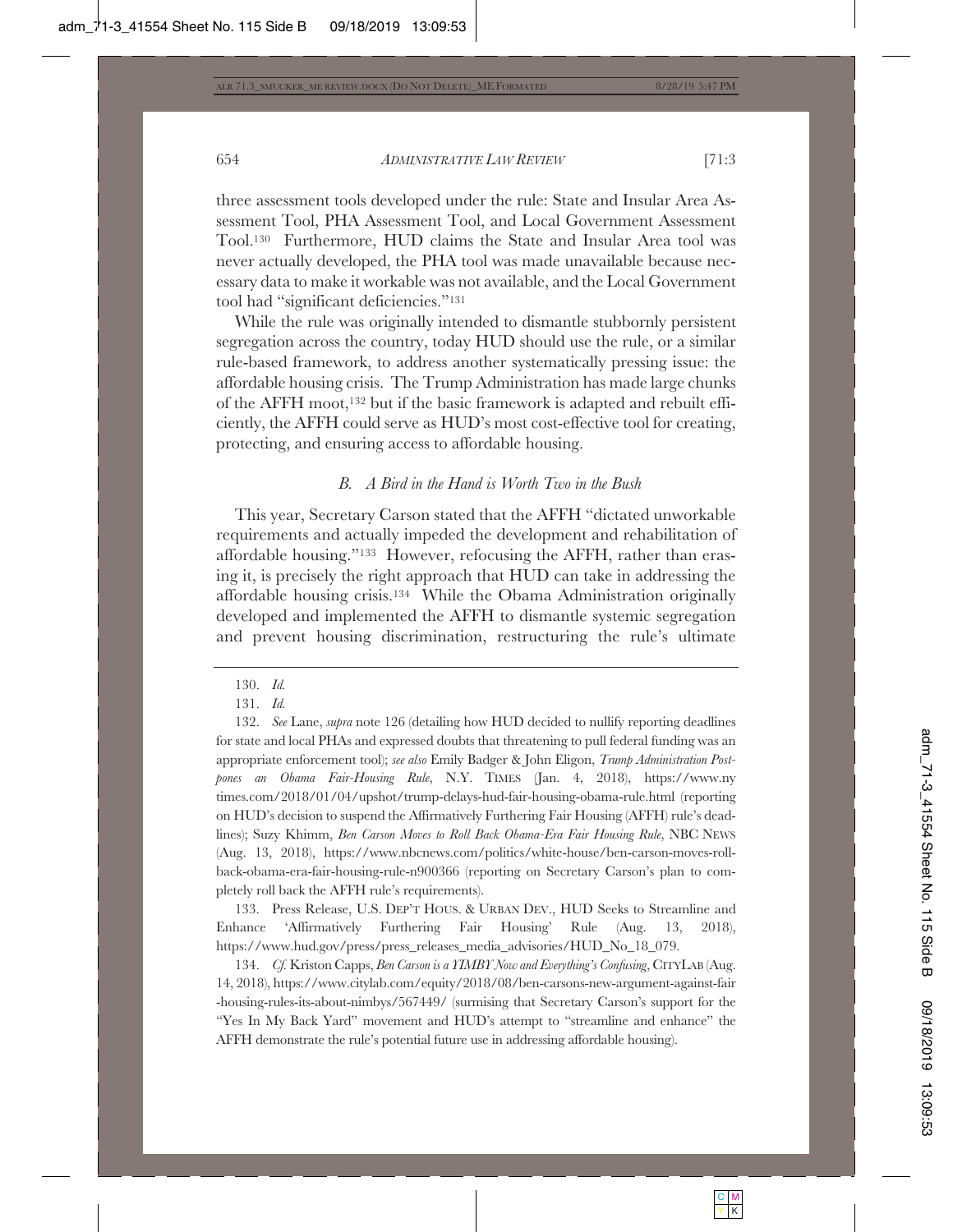purpose toward affordable housing could potentially still be two-fold and address both issues.135

As of 2017, minorities made up sixty-four percent of HUD's beneficiaries; that is, of all the people benefiting in some way from a federal, state, and local programs funded by HUD, nearly two-thirds of that population was a person of color.136 The overwhelming overlap between people of color and people benefiting from HUD-funded programs suggests that the results of enforcing a reworked or reimagined AFFH would reap positive results across both affordable housing initiatives and efforts to dismantle deeply-ingrained housing segregation.137

At its inception, the AFFH emphasized three key components: providing data to HUD grantees regarding patterns of segregation; clarifying and simplifying existing fair housing obligations; and enabling local governments, PHAs, and state and insular areas to set locally-determined fair housing goals and report back to HUD via an AFH.138 By shifting the focus of these core

136. *Dataset: Assisted Housing: National and Local*, U.S. DEP'T OF HOUS.&URBAN DEV. OFFICE OF POLICY DEV.&RESEARCH, https://www.huduser.gov/portal/datasets/ assthsg.html#2009-2017\_query (follow "Dataset" hyperlink; then search using the "2009- 2018" category and select the "Query Tool" tab, "2017" under Select a Year, "U.S. Total" under Select a Summary Level, "Summary of All HUD Programs" under Select a Program, and "% Minority," "%Black Non-Hispanic," "% Asian or Pacific Islander Non-Hispanic," and "% Hispanic"; then click "Get Results" button). This number is further broken down into forty-two percent black non-Hispanic, four percent Asian or Pacific Islander Non-Hispanic, and seventeen percent Hispanic. *Id.*

137. Focusing on the real source of the affordable housing shortage requires that the federal government utilize administrative rule-making powers to engage state and local agencies and establish a collaborative plan of attack regarding the affordable housing crisis. *Cf.* 42 U.S.C. § 3535(d) (2012) ("The Secretary . . . may make such rules and regulations as may be necessary to carry out his functions, powers, and duties."); THE WHITE HOUSE, HOUSING DEVELOPMENT TOOLKIT 2 (Sept. 2016), https://www.whitehouse.gov/sites/whitehouse. gov/files/images/Housing\_Development\_Toolkit%20f.2.pdf (suggesting that state and local agencies can address the "growing severity of undersupplied housing markets" by eliminating local barriers to housing development, including zoning restrictions, unnecessarily slow permitting processes, and land use restrictions).

138. U.S. DEP'T OF HOUS. & URBAN DEV., HUD RULE ON AFFIRMATIVELY

<sup>135.</sup> Henry Grabar, *Ben Carson Ends Obama-Era Efforts to Reduce Housing Segregation*, SLATE (Aug. 13, 2018), https://slate.com/business/2018/08/ben-carson-ends-obama-era-effortsto-reduce-housing-segregation.html (pointing out that the FHA is meant to "attack segregation, not scarcity [of affordable housing]," but quoting Secretary Carson as stating that changes to the AFFH would "bolster housing production across the board"); *cf.* Haviland-Eduah, *supra* note 119 (finding that seventy percent of housing-related bills introduced from 2017–2019 were sponsored or co-sponsored by members of the Congressional Black Caucus, Hispanic Caucus, and Asian Pacific American Caucus).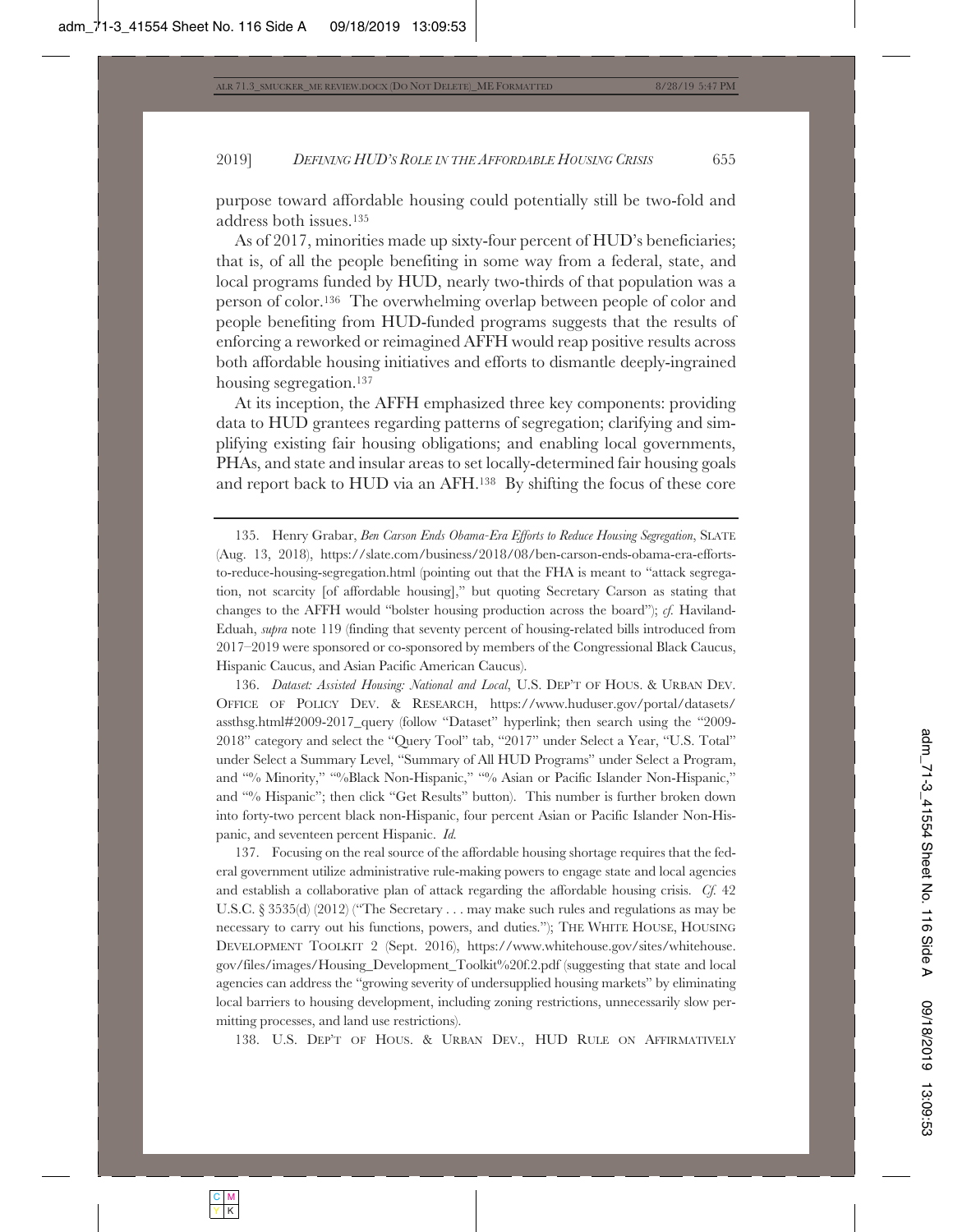elements from fair housing to affordable housing, HUD could utilize the AFFH's basic structure to create a federal support system for state and local agencies as they each work to address the effects of the affordable housing crisis in their communities.

Taking this well-rounded approach to repurposing the AFFH will demonstrate the agency's commitment to ensuring state and local agencies take diligent, meaningful steps toward increasing their affordable housing stock. Perhaps most importantly, readjusting the rule does not compromise or dramatically alter HUD's long-standing "delegation of authority" framework. Furthermore, considering the mounting pressure to find workable solutions,<sup>139</sup> HUD should implement incentive and enforcement mechanisms within the rule.

#### *C. The One, Two (Three) Punch: Clarifying, Quantifying, and Assessing*

Pragmatic awareness was foundational to the AFFH; communities could not realistically dismantle and remedy housing segregation if they did not fully understand their HUD-prescribed fair housing obligations, identify local problem areas, and utilize this data to set goals and track progress.140 In shifting the rule's spotlight away from fair housing and toward an affordable housing context, HUD can leave this overarching framework virtually unchanged.

When adapting the AFFH's first arm in understanding their HUDprescribed fair housing obligations, HUD must clarify existing grantee obligations and requirements that accompany the agency's various avenues of funding for affordable housing.141 For example, the LIHTC program would require disclosures regarding what percentage of a building's total units developers must reserve for households with incomes less than, or equal to, fifty percent of the region's median income.142 In the CDBG program, a disclosure would explain that grant recipients must use seventy percent of their

140. *See* SUMMARY, *supra* note 138*.*

142. *See* MCCARTY ET AL., *supra* note 7, at 15 (stating that twenty percent of a development's units is the threshold for developers hoping to qualify for a LIHTC).

FURTHERING FAIR HOUSING: EXECUTIVE SUMMARY (2015) [hereinafter SUMMARY].

<sup>139.</sup> *See, e.g.*, Kriston Capps, *Mayors Take the Fight for Affordable Housing to Capitol Hill*, CITYLAB (Jan. 29, 2018), https://www.citylab.com/equity/2018/01/mayors-take-the-fightfor-affordable-housing-to-capitol-hill/551618/ (detailing a new public-private coalition's demand for more investment in affordable housing).

<sup>141.</sup> One such obligation under the AFFH was that all HUD grantees "certify that they will affirmatively further fair housing as a condition of receiving Federal funds." U.S. DEP'T OF HOUS.&URBAN DEV., AFFH RULE GUIDEBOOK 4 (2015) (citing Congressional acts in 42 U.S.C. §§ 5304(B)(2), 5306(d)(7)(B), 12705(b)(15), 1437C-1(d)(16) intended to reinforce the mandate) [hereinafter RULE GUIDEBOOK].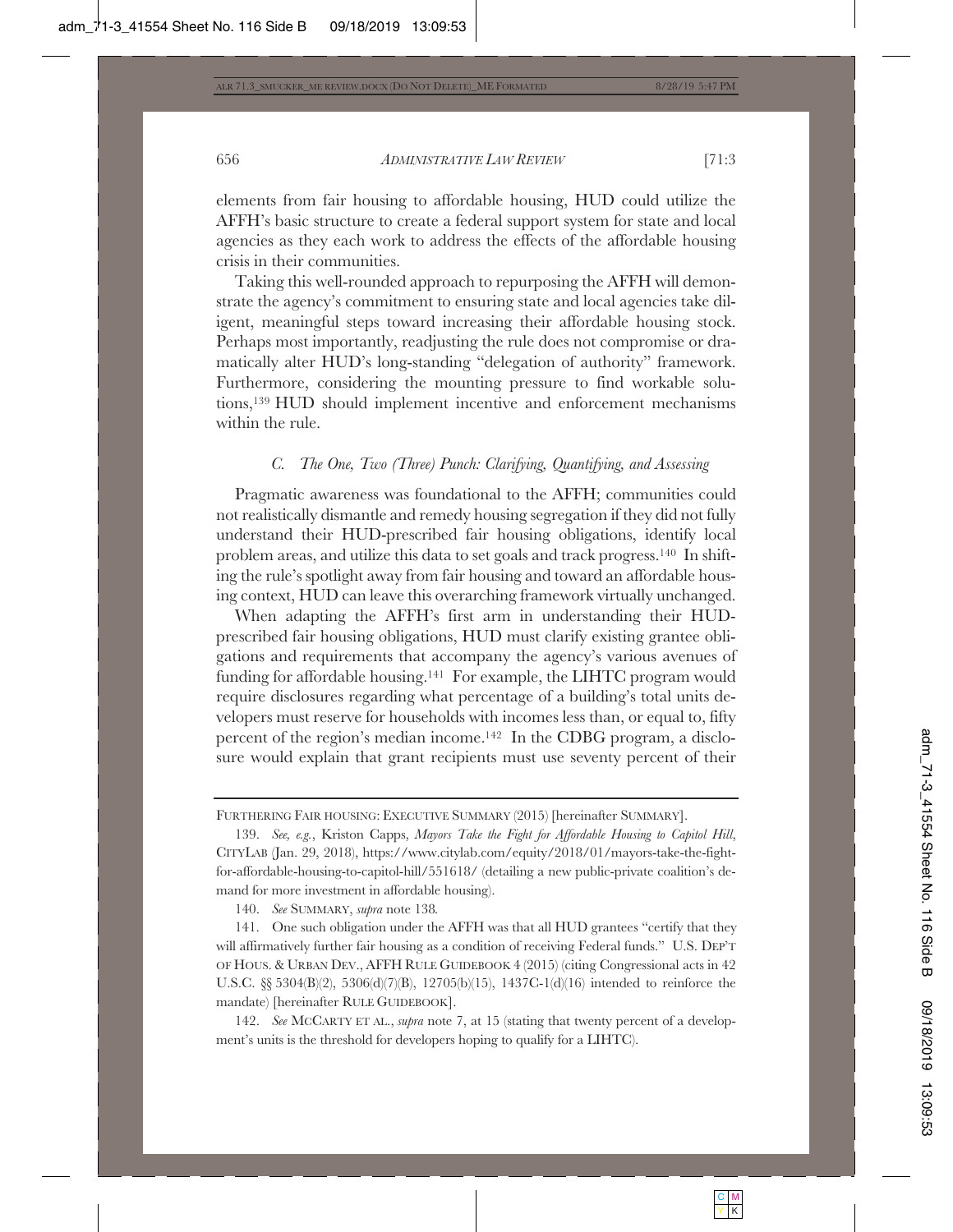funding to benefit low- and moderate-income individuals.<sup>143</sup>

Furthermore, HUD is perfectly positioned to educate communities about the state of their local housing stock by utilizing a formidable AFFH data tool.144 The AFFH's lofty goals all lived and died according to data; to fully educate and inform communities regarding locally entrenched segregation, HUD built a database of demographic, economic, education, health, employment, and transportation data. 145 The database enabled HUD to isolate data subsets for a region, layer multiple subsets on top of each other to create localized maps, and pinpoint problem areas.<sup>146</sup> The mapping was a key component of the AFFH because it revealed previously unseen, unknown, or ignored patterns of segregation within communities.147

Under the AFFH, the most crucial data layer was the "Racially/Ethnically Concentrated Areas of Poverty" (R/ECAP) that tracked pockets where more than fifty percent of the residents were non-White and forty percent, or more, lived in poverty.<sup>148</sup> However, because the database is largely built on wideranging census data, utilizing this tool to identify localized affordable housing deficits requires only simple modifications.149 Rather than pulling data on race or ethnicity, HUD can isolate and layer data subsets concerning poverty rates and new development and economic growth, or lack thereof. Within eighteen months of the AFFH's implementation, state and local grantees utilized the database to identify problem areas and develop desegregation remedies.150 Likewise, grantees could similarly access the database to identify

145. Joshua Davidson, *Affirmatively Furthering Fair Housing*, POLICYMAP: MAPCHATS BLOG (Dec. 14, 2016), https://www.policymap.com/2016/12/affirmatively-furthering-fair-housing/.

146. *Id.* For instance, HUD could pull numbers for neighborhood poverty rates and access to public transportation and determine if there was clear overlap that might support an inference of causation or correlation. *Id.*

147. *See id.*; *accord* Badger, *supra* note 120 (explaining how the mapping was intended to unveil previously invisible barriers, theoretically making them harder to ignore).

148. Davidson, *supra* note 145. The "Racially/Ethnically Concentrated Areas of Poverty" (R/ECAP) layer also encapsulated smaller areas where the poverty rate was more than three times greater than general region's average rate. *Id.*

149. *Cf.* Badger, *supra* note 120 (describing how HUD originally hoped communities would utilize the tool to see where systemic segregation and deficits in affordable housing coexisted and further identify which neighborhoods had no affordable housing available)*.*

150. *See* Grabar, *supra* note 135 (discussing how Chester County, Pennsylvania promised

<sup>143.</sup> *See id.* at 16 (citing that eligible community projects include crime prevention services, addiction and housing counseling, beautification, and localized economic development).

<sup>144.</sup> *See* Badger, *supra* note 120 (characterizing the AFFH's centerpiece as "a vast trove of geographic data covering every community in the country" that includes local poverty rates, concentrations of Section 8 vouchers, public school quality, and public transportation options and efficiency).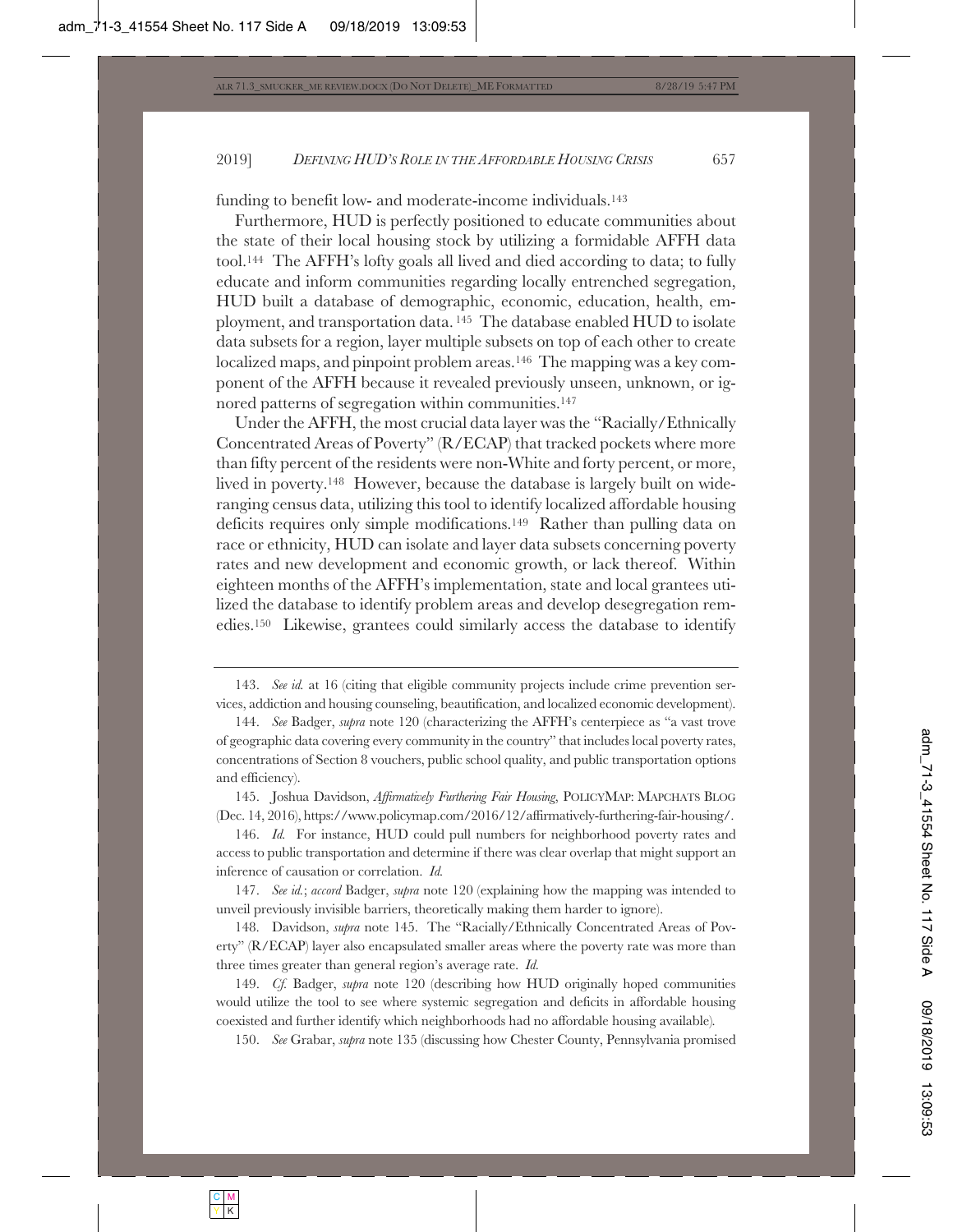local affordable housing issues and craft solutions specific to the region, down to individualized plans for each neighborhood throughout a region.

Finally, once the database helps grantees identify problems, establish goals, and chart a course forward, a mandated reporting system will ensure grantees make a good faith effort to comply. The AFFH established such a system through the AFH tool; the AFH had three slightly different assessment and reporting methods for the varying types of grantees, local governments, PHAs, and states and insular areas.151 Although Secretary Carson claims the AFFH fell flat and ultimately decided to scrap it,152 the agency's renewed reliance on the old "analysis of impediments" assessment tool is misguided.153 The intensive reporting requirements stipulated by the AFFH were not implemented to burden grantees, but rather to keep them accountable.154 Researchers at Massachusetts Institute of Technology (MIT) evaluated the AFFH after implementation and summarily concluded that the reporting process was not unduly burdensome on communities.155

While debate over the AFH's workability continues,<sup>156</sup> the three subcategories for reporting—local government, PHA, and state and insular areas should remain untouched. Furthermore, the MIT researchers stressed that, although a majority of the first assessments submitted were rejected, the AFH forced HUD to have a close working relationship with grantees that produced measurable results, ultimately chipping away at small pockets of

152. *See* Grabar, *supra* note 135 (reporting that Secretary Carson labeled the AFFH assessment tool for local governments as "unworkable" after noting that thirty-one out of fortynine submitted assessments were rejected); *see also* Affirmatively Furthering Fair Housing: Streamlining and Enhancements, 83 Fed. Reg. at 40,714 (Aug. 16, 2018).

153. *See generally* U.S. GOV'T ACCOUNTABILITY OFFICE, HOUSING AND COMMUNITY GRANTS: HUD NEEDS TO ENHANCE ITS REQUIREMENTS AND OVERSIGHT OF JURISDICTIONS' FAIR HOUSING PLANS (2010) (reporting to Congress on HUD's lack of oversight into grantees' due diligence regarding the FHA requirements) [hereinafter ACCOUNTABILITY REPORT].

154. Grabar, *supra* note 135.

155. *Id.*

156. *See id.* (quoting Assessment of Fair Housing (AFH) supporters and academic contributors as extolling the assessment method's positive impact and results). *But see* Letter from Matt Josephs et al., Senior Vice President for Policy, Local Initiatives Support Corp., to the Off. Gen. Couns., U.S. Dep't of Hous. & Urban Dev. (May 23, 2016) (warning HUD that the AFH may be too complicated and place an undue strain on grantees submitting responses).

to lower the number of Section 8 voucher recipients living in poverty-stricken areas from fortyfour to thirty-nine percent after reviewing the area's data and constructing a plan for reducing the number).

<sup>151.</sup> Affirmatively Furthering Fair Housing: Streamlining and Enhancements, 83 Fed. Reg. 40,714.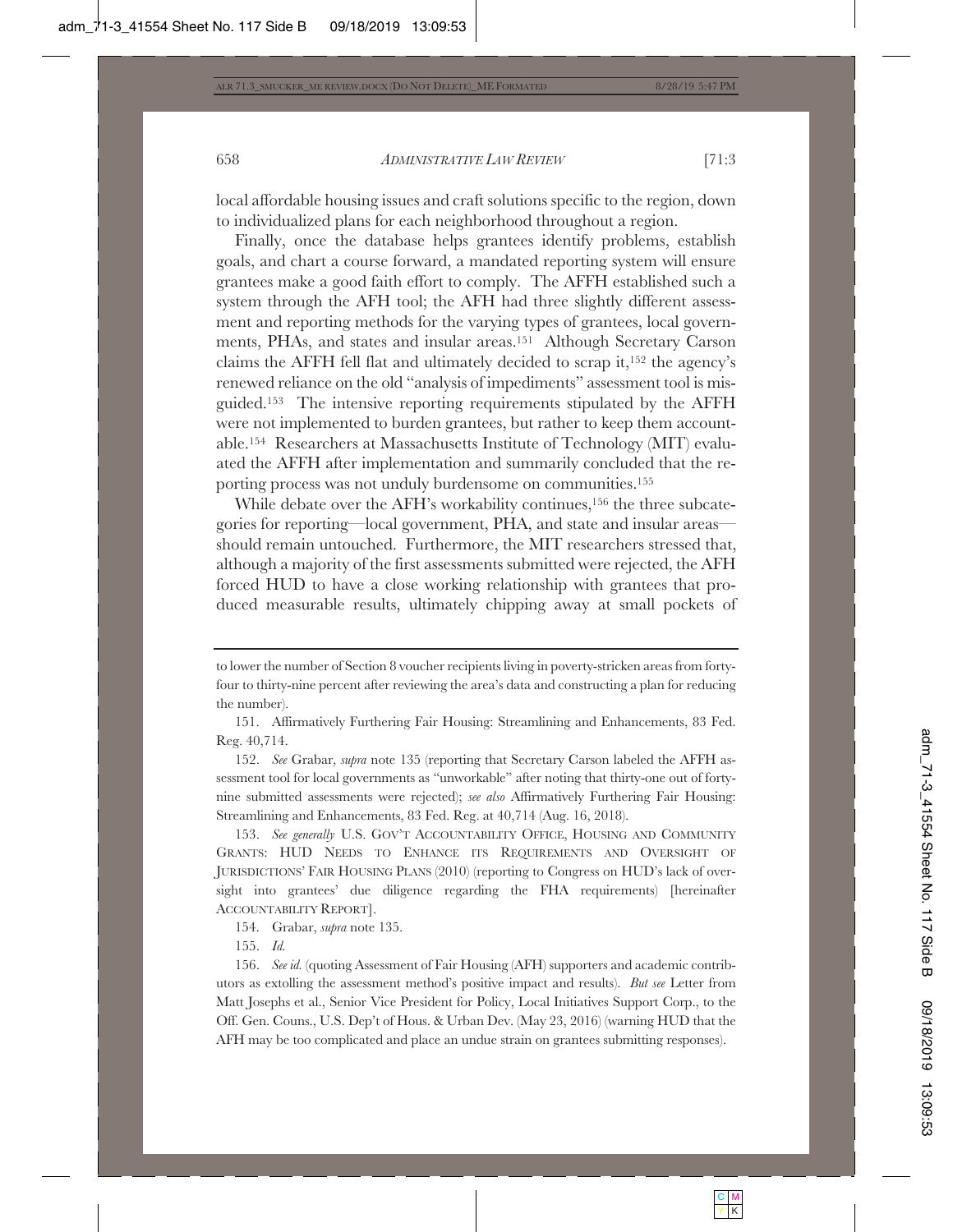systemic local segregation.157 The AFH's high assessment standards might have created a tedious back-and-forth between HUD and grantees, but within the affordable housing context this volley would strengthen HUD's relationship with recipients and facilitate greater collaboration between the two.158 Rather than remain detached, HUD would be clued into a community's progress and, in the event of a report's rejection, provide suggestions on how to meet the assessment criteria.159 In this way, grantees would mostly retain autonomous decisionmaking power and leave HUD's delegation of authority framework intact. Advancing this model of collaboration through assessment tools and reporting guidelines is crucial for identifying if and how grantees are expanding their affordable housing stock.

#### *D. Passing Out Candy or Cracking the Whip: Incentives v. Enforcement*

Since 1974, HUD has acted more like a funnel of federal funding rather than an agency with a clear stake in creating affordable housing. Reconfiguring and utilizing the AFH assessment tool for affordable housing would counteract fears that HUD could continue serving as "a meaningless rubberstamp for local officials" in the midst of the nation's housing crisis.160 Even further, an assessment and reporting structure can inform HUD's decisionmaking regarding doling out incentives or enforcement actions.

The goal of adding an additional incentive/enforcement layer to the amended AFFH is not to unduly, or detrimentally, punish state and local governments by withholding funding the moment an assessment does not meet reporting standards.161 Rather, HUD's central approach should rally

157. Grabar, *supra* note 135.

- 159. *Cf. id.*
- 160. Grabar, *supra* note 135.

161. *Cf.* Julian E. Zelizer, *How Education Policy Went Astray*, THEATLANTIC (Apr. 10, 2015), https://www.theatlantic.com/education/archive/2015/04/how-education-policy-went-astra y/390210/ (describing how the No Child Left Behind (NCLB) Act shuttered schools that did not meet testing standards and pulled funding from schools already under the strain of minimal funding). Relying on an incentive and enforcement system similar to the one implemented as part of the NCLB would similarly impose unrealistic standards and punish regions that fail to meet those standards by yanking funding, precisely when a region desperately needs resources. *Id.* An additional distinction between NCLB's reporting structure and the one proposed here is NCLB's misguided reliance on a standardized metrics of success. *Id.* In contrast, HUD should amend the three reporting assessments within the AFH tool to address different standards, depending on what type of entity is reporting, and further develop

<sup>158.</sup> *Cf.* ACCOUNTABILITY REPORT, *supra* note 153, at 9–10 (finding that the previous analysis of impediments (AI) reporting structure allowed HUD grantees to continue receiving federal funding despite failing to follow FHA guidelines and that nearly thirty percent of grantees did not even have updated AI evaluations for HUD to review).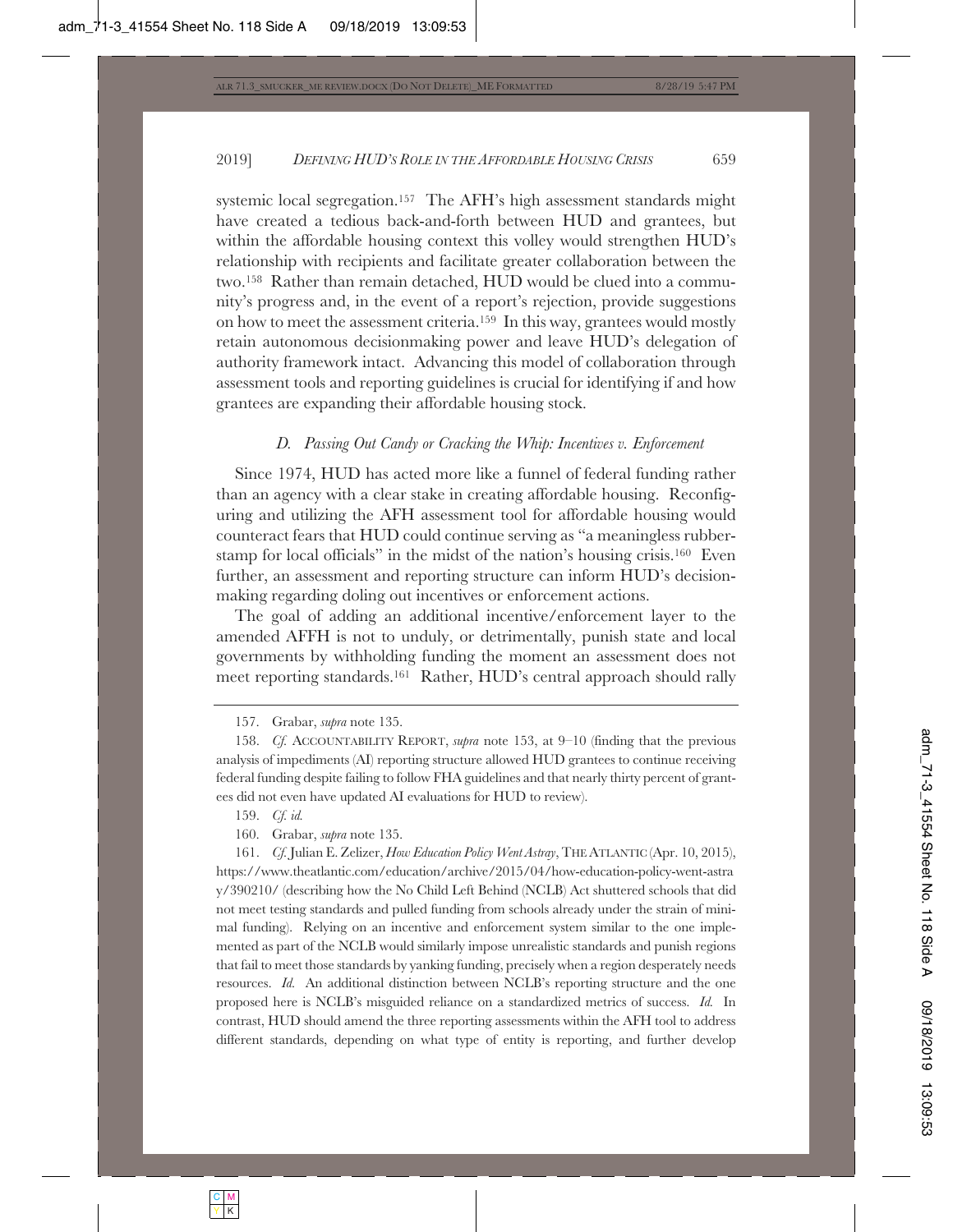around incentivizing the creation of new affordable housing. There is no one-size-fits-all approach to measuring when and how grantees are successful in improving their affordable housing stock.162 Instead, the revised AFH assessment and reporting system would rely on localized data from the extensive AFFH database and build collaborative relationships between HUD and grantees.163

HUD already has a mechanism for reviewing deficiencies in the program plans PHAs submit to keep their funding.164 The review process not only provides that when a plan is rejected it is returned with detailed reasoning for that rejection but also allows PHAs to resubmit their plans "as many times as necessary" until it is approved.165 This review model already has striking similarities to the AFFH's reporting structure; therefore applying it within the adapted rule would be straightforward.166 The feedback and back and forth of resubmission only serves to build the relationship between HUD and a grantee as they work to determine regionally-sensitive metrics of success.167 The combination of an open working relationship between HUD and grantees and a concentrated focus on regional influences allows HUD to develop incentives for small victories in categories such as inclusionary zoning, increased variety in housing stock, and updated local housing policies.

For example, to encourage San Francisco grantees to ease rigid zoning regulations, HUD could offer additional grants with little-to-no strings attached in exchange for each development project granted a height variance.168 For areas like Washington D.C., where land-use restrictions and a dwindling supply of available space are concerns, instead of simply counting new units added to housing supply as a victory, HUD could reward developers with tax breaks when they commit to reserving higher percentages of affordable units in their projects. For state and local governments struggling to amend or overhaul local legislation or housing policies, HUD could

167. *Id.*

regionally-specific timelines for reporting and progress. *Id.*

<sup>162.</sup> Alissa Walker, *7 Smart New Affordable Housing Projects Making Cities Stronger*, GIZMODO (Dec. 30, 2013), https://gizmodo.com/7-smart-new-affordable-housing-projects-makingcities-s-1488019323.

<sup>163.</sup> *Cf. HUD Review Process – PHA Plans*, U.S. DEP'T OF HOUSING & URBAN DEV., https://www.hud.gov/program\_offices/public\_indian\_housing/pha/review/ (last visited July 20, 2019).

<sup>164.</sup> *Id.*

<sup>165.</sup> *Id.*

<sup>166.</sup> *Id.*

<sup>168.</sup> *See* Carlisle, *supra* note 118 (detailing an incentive in Senator Warren's proposed legislation that specifically appeals to areas with restrictive zoning and provides them access to new flexible grant money only if they ease zoning regulations).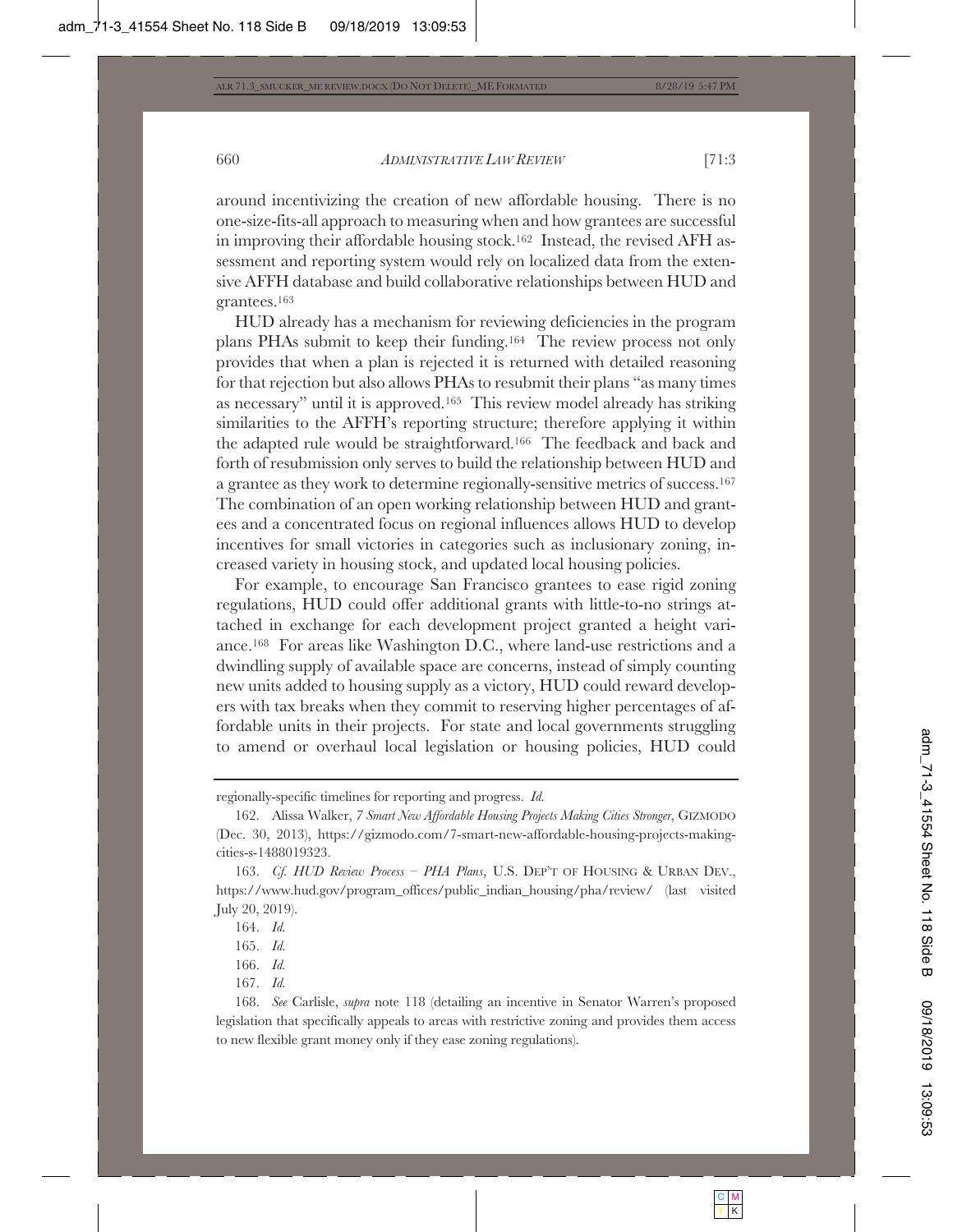provide matching grants for local government or landlords who renovated units but kept them affordable.

By working closely with grantees to use updated data, review areas that need improvement, and formulate a plan moving forward, HUD would set a precedent that it does more than write checks; the agency can also advise and guide within its delegation of authority framework.169 This collaboration and "phased in approach" is directly applicable to improving affordable housing numbers locally and allows state and local agencies, governments, and PHAs to retain a high level of autonomy and decision-making.170 While HUD should work closely with each grantee to create an individualized timeline for improvement, grantees would ultimately determine how to utilize their area's available resources, to address severity in shortage of affordable units, and to determine how to handle any local housing efforts not reliant on federal funding to determine what a small victory looks like and what incentives they want.

While the possibility of enforcement through funding cuts should very much feel tangible, the bar should remain high.<sup>171</sup> Similar to the grantee certification under the AFFH, the amended rule could require that recipients certify their good faith effort to adhere to the assessment and reporting process, establish solid timelines and goals for creating housing, and accurately report current housing numbers, need, and outside funding, all backing their overarching commitment to double down on finding localized solution for their affordable housing needs.172 But while the threshold should remain high, enforcement action cannot merely be theoretical. Having palpable standards that trigger enforcement and real avenues for action serves not only to ensure compliance but would also reinforce HUD's commitment to the new framework and finding workable solutions to reverse the crisis.173

<sup>169.</sup> *Cf.* Badger, *supra* note 120 (describing how reporting under the AFFH applied more pressure on jurisdictions to show results and "require[d] cities and towns all over the country to scrutinize their housing patterns for racial bias and to publicly report, every three to five years, the results").

<sup>170.</sup> *Cf.* SUMMARY, *supra* note 138, at 2 (detailing the "phased-in approach" that "provides for additional time for communities to adopt this improved process for setting local fair housing priorities  $\dots$ .").

<sup>171.</sup> *But see* Henry Grabar, *Trump's Rumored Housing Secretary is Best Known for Keeping His County Segregated*, SLATE (Nov. 14, 2016), https://slate.com/business/2016/11/donald-trumpcould-undo-obamas-big-hud-initiative-in-desegregation.html (detailing how Westchester County, New York ultimately refused federal funding rather than comply with the AFFH's fair housing obligations; such a flagrant dismissal of the HUD standards would meet the bar for enforcement measures and pulled funding).

<sup>172.</sup> *See* RULE GUIDEBOOK, *supra* note 141, at 4.

<sup>173.</sup> *Cf.* Press Release, U.S. DEP'T OF HOUS.&URBAN DEV., HUD & Associated Bank